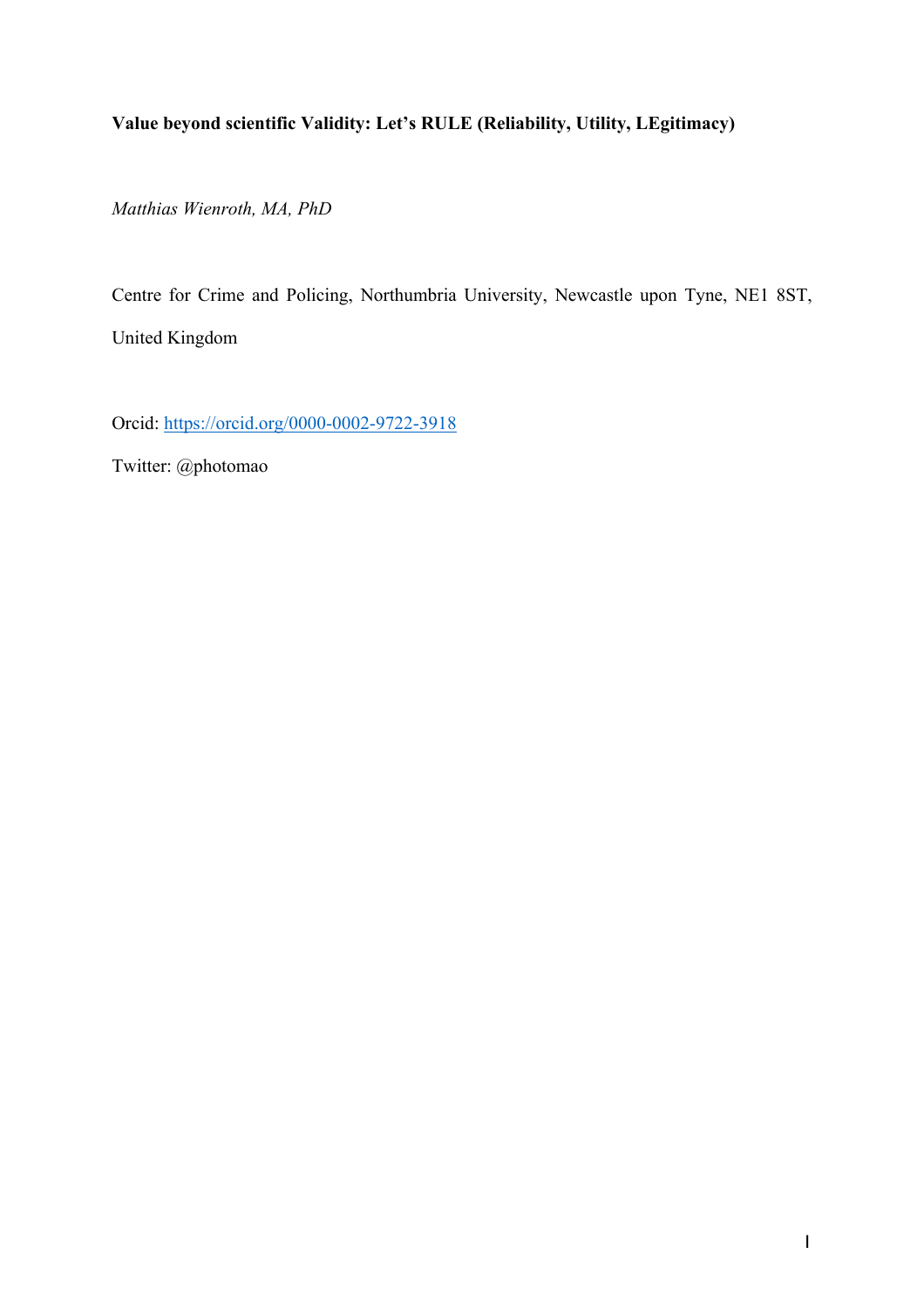## *Abstract*

My perspective piece contributes to social studies of biometric technologies, and to studies on values and valuation within debates of responsible innovation. I reflect on innovation as social practice where values are temporary settlements of considerations around validity, operability, and social compatibility of socio-technical innovations. As such, I propose a practice-based approach to testing values in new technologies and their respective emerging practice and governance arrangements around Reliability, Utility and LEgitimacy (RULE). These three values combine scientific with operational and social aspects of innovation as centre-points around which deliberative engagement can be facilitated between different societal perspectives, offering the opportunity to develop greater awareness of diverse and at times competing understandings of value. On the case study of forensic genetics – the use of genetic material and data for policing purposes in security and justice contexts – I make the case for multi-perspectival, cross-disciplinary, community-grounded deliberation based on RULE.

### *Keywords*

Forensic genetics, legitimacy, reliability, responsible innovation, utility, values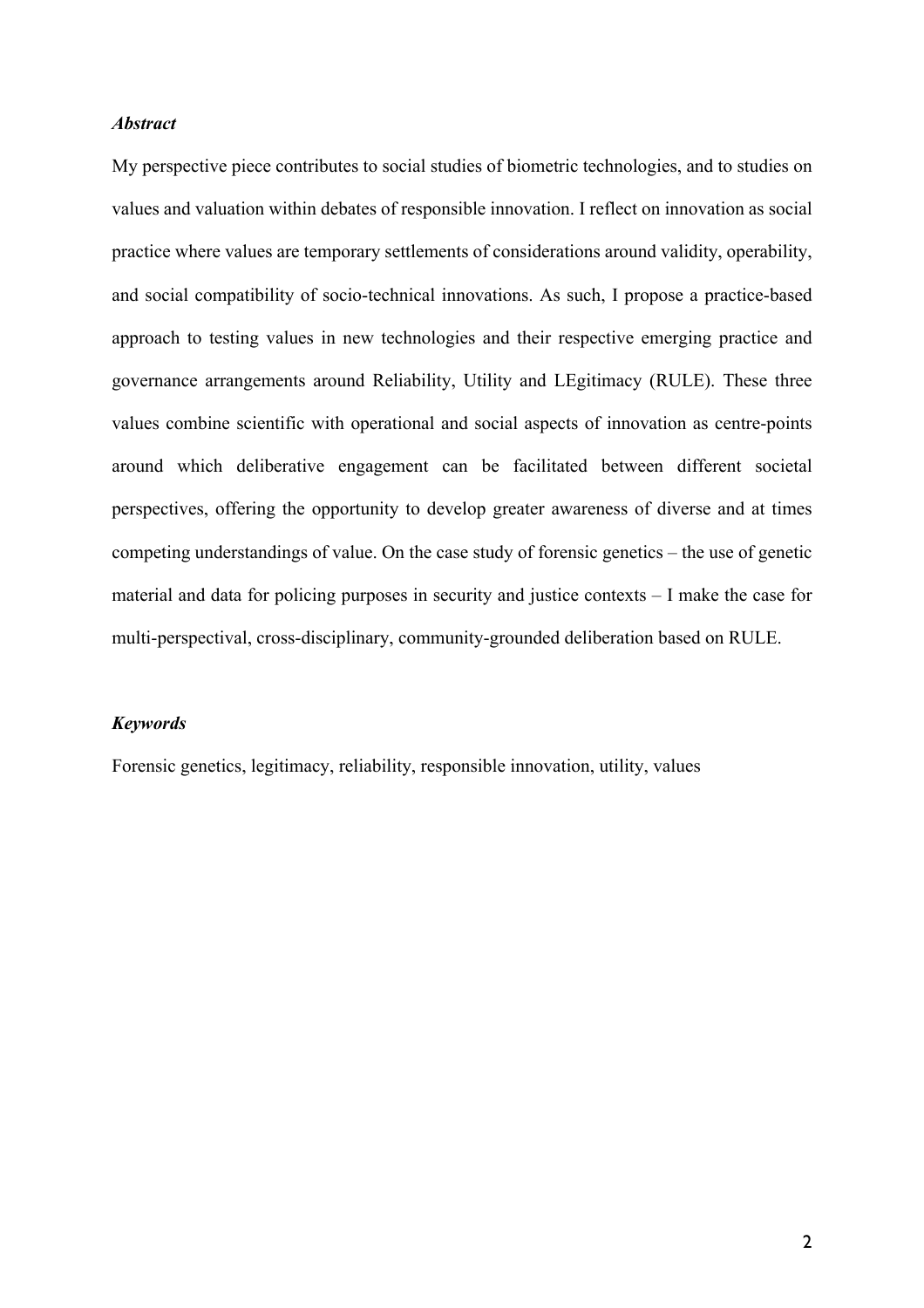#### **Innovation as social practice**

In this perspective piece I reflect on the social nature of innovation, and argue for a practiceinformed approach to ethical deliberation that engages with concrete rather than abstract values. I propose an approach through which to facilitate dialogue about socio-technical innovation between different perspectives. This approach combines normative and practiceoriented considerations via three values of responsibility in innovation – *Reliability*, *Utility*, *LEgitimacy* (*RULE*) – which provide currency to the criteria of anticipation, inclusion, institutional reflexivity, and responsiveness (AIRR) (Stilgoe et al. 2013) within the context of deliberative democracy.

In December 2016, German public debate about deployment of DNA technologies in policing re-ignited in the wake of the recent sexual murder of Maria Ladenburger in the city of Freiburg. Suspicion quickly fell on the community of one million refugees coming to Germany in 2015/16, particularly from Syria, Afghanistan and Iraq. Large parts of the media, politics and interest groups played to an assumed link between migration and criminality: In what appeared to be an effort to shore up security from crime perpetrated by visibly different foreigners, the debate quickly revolved around the introduction into police use of emerging genetic analyses that may be able to infer appearance – primarily eye, hair and skin pigmentation – and 'biogeographic ancestry' (linking a person genetically to a population currently residing in a subcontinental geographic area) of unknown individuals, using biological traces found at scenes of crime (forensic DNA phenotyping).

Despite the lack of *utility* of forensic DNA phenotyping (from here: FDP) in this murder investigation – the police identified suspect Hussein Khavari using common policing methods – a vocal prominent group of law enforcement officers, political opinion- and decision-makers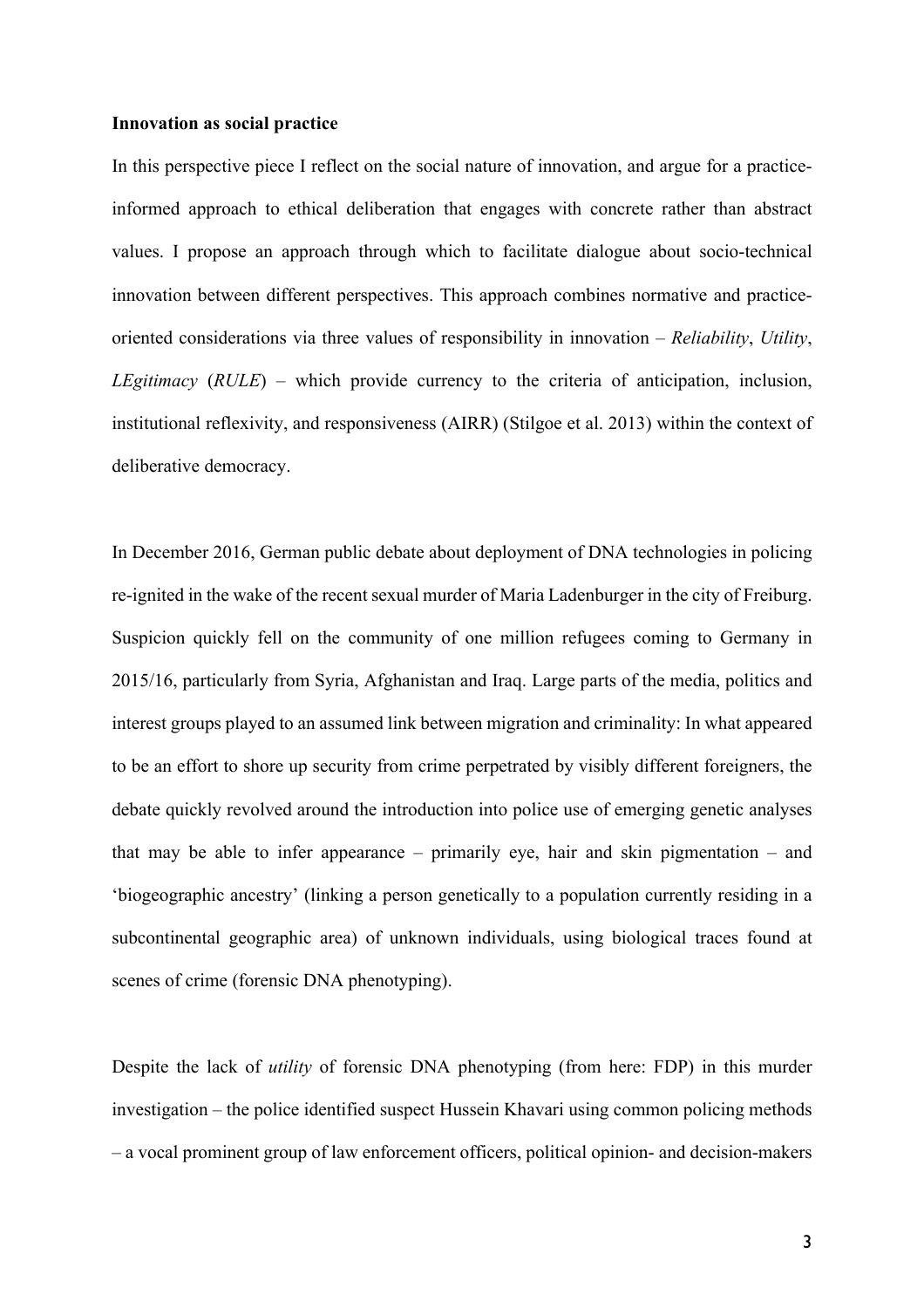and scientists argued in favour of socio-technical innovation. They saw the deployment of FDP as *legitimate* even though it was not considered legal at the time, calling for a revision of the law to permit routine use in policing by ascribing significant value to them as law and order tools. The German Criminal Code of Conduct (Strafprozessordnung) had until then been interpreted to permit only sex determination and comparison of individual DNA profiles. FDP, however, may provide unique personal information about appearance, health, ancestry – based on probabilities derived from population reference data – of the trace donor (Kayser 2015, Phillips 2015). The *reliability* of such analyses; how they can best support police investigations; who should apply them; and who access their information, remain contested, reflecting a variety of competing values and interests (cf. Granja and Machado 2020, Samuel and Prainsack 2019, Wienroth 2018, 2020). While the German debate repeatedly referred to the permissive legal status for FDP in the United Kingdom and the Netherlands it took little note of context, use, and oversight there. This call for socio-technical innovation in the German criminal justice system focused on 'Tagespolitik' related to migration and crime management priorities while ignoring societal and institutional considerations around (non-)use of FDP in other countries. There was limited reflection on the circumstances in which FDP can be useful in police investigations, or how reliable the data from such analyses are, with most advocates citing only scientific literature on 'ideal-type' accuracy predictions for eye, hair and skin pigmentation analysis. 1

In December 2019, the Strafprozessordnung, a federal law, was amended to include the inference of appearance<sup>2</sup>, but not the prediction of 'biogeographic ancestry', in part based on contestations of the legitimacy of a DNA-based notion of 'race' (cf. Lipphardt et al. 2018).

<sup>&</sup>lt;sup>1</sup> Further detail of critiques in the German debate can be found in Buchanan et al. 2018, Lipphardt 2017, Lipphardt 2018, Momsen 2017, Pfaffelhuber 2017, Ray 2018, Staubach et al. 2017.

<sup>&</sup>lt;sup>2</sup>https://www.bmjv.de/SharedDocs/Gesetzgebungsverfahren/Dokumente/BGBl\_Modernisierung\_Strafverfahren. pdf (in German, accessed 8 July 2020).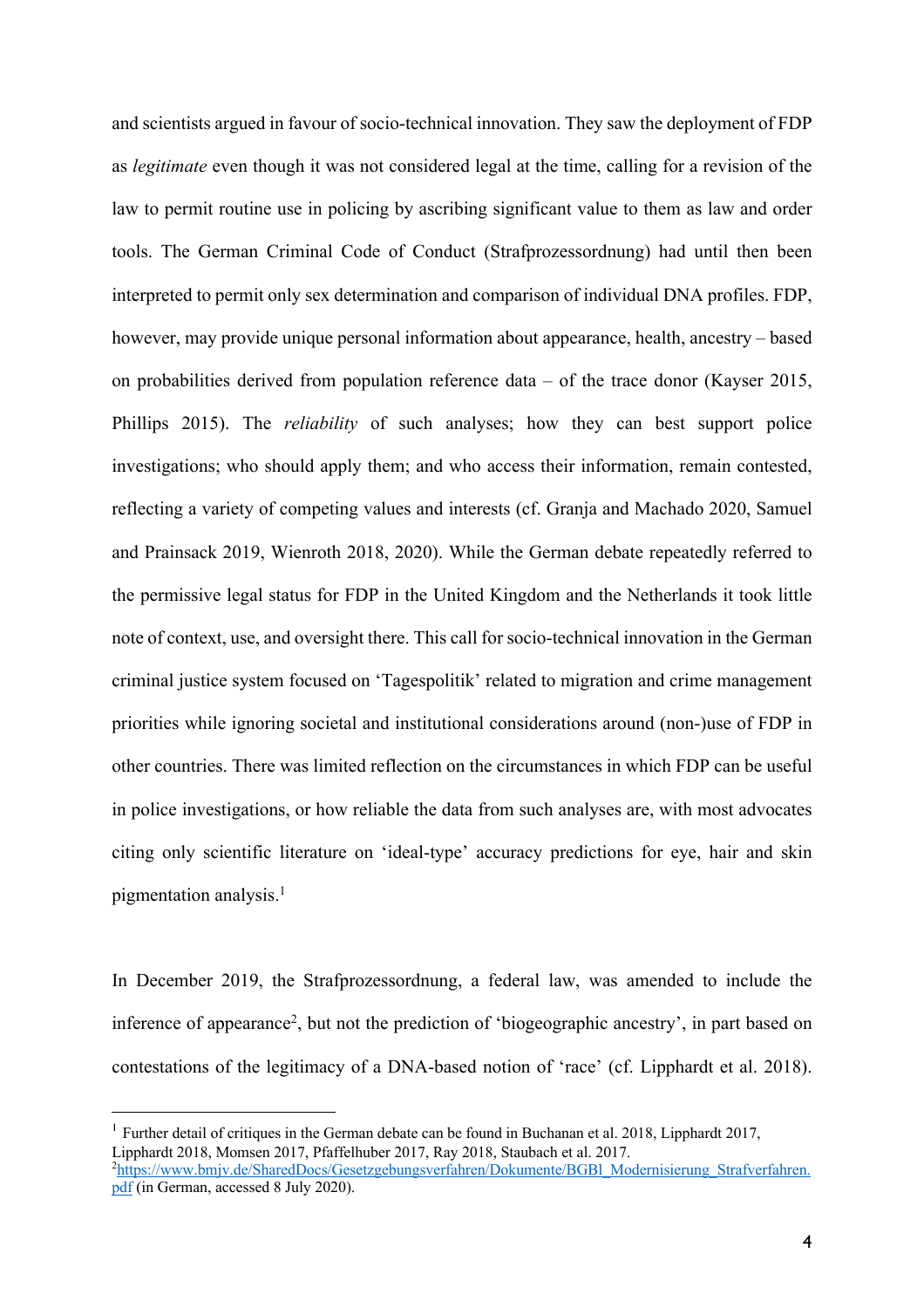While the German state needed to be seen to be active in addressing criminality that has been associated with migration, its legislators were also aware of the history of race science and eugenics particularly in the 20<sup>th</sup> century, and the cognitive error in associating genetic data, which seemingly fit into social categories, with naturalising such categories (the fallacy of biological racial populations). The legislature in the German state of Bavaria, however, introduced both analyses in the Bavarian Policing Act 2018, on the basis of their assumed value for building resilience to 'imminent danger'3. Meanwhile, in the USA and elsewhere, private providers offer proprietary genetic analyses for appearance, ancestry, and familial kinship including genealogy (cf. Kennett 2019, Phillips 2018, Syndercombe-Court 2018). The process of socio-technical innovation there has overtaken the capacity of existing governance structures to provide guided oversight in a heavily commercialised forensic market. At the same time, new technological innovations are underway in a field broadly described as 'forensic (epi)genomics' (Vidaki and Kayser 2017, Scudder et al. 2018), suggesting future capacity to infer health-relevant and life-style information from genetic material.

Initially, the German debate did not include a discussion of social context and innovations that necessarily go hand-in-hand with the introduction of new technological capacities into practice. And when it did, key decision-makers in Government and Police still deferred to scientific assurances of innovative potential (Lipphardt 2018). When it comes to socio-technical innovation in security and justice contexts globally, science, law and the state operate as core communities in decision-making. Recently, victim representatives<sup>4</sup> and commercial service providers<sup>5</sup> have acquired a stronger role in public debate on criminal justice innovations.

<sup>3</sup> Polizeiaufgabengesetz (PAG) Bayern, Art.32.4 (https://www.gesetze-bayern.de/Content/Document/BayPAG-32 in German, accessed 8 July 2020).

 $\frac{4}{4}$  E.g. Karina Vetrano's family advocating for familial searching in New York (2017), or Elizabeth Smart's father – over a decade after her rescue from kidnapping – calling on the public to donate DNA to FamilyTreeDNA.com in televised adverts (2019).

<sup>5</sup> E.g. see the aggressive marketing of forensic capabilities by Parabon Nanolabs in the USA.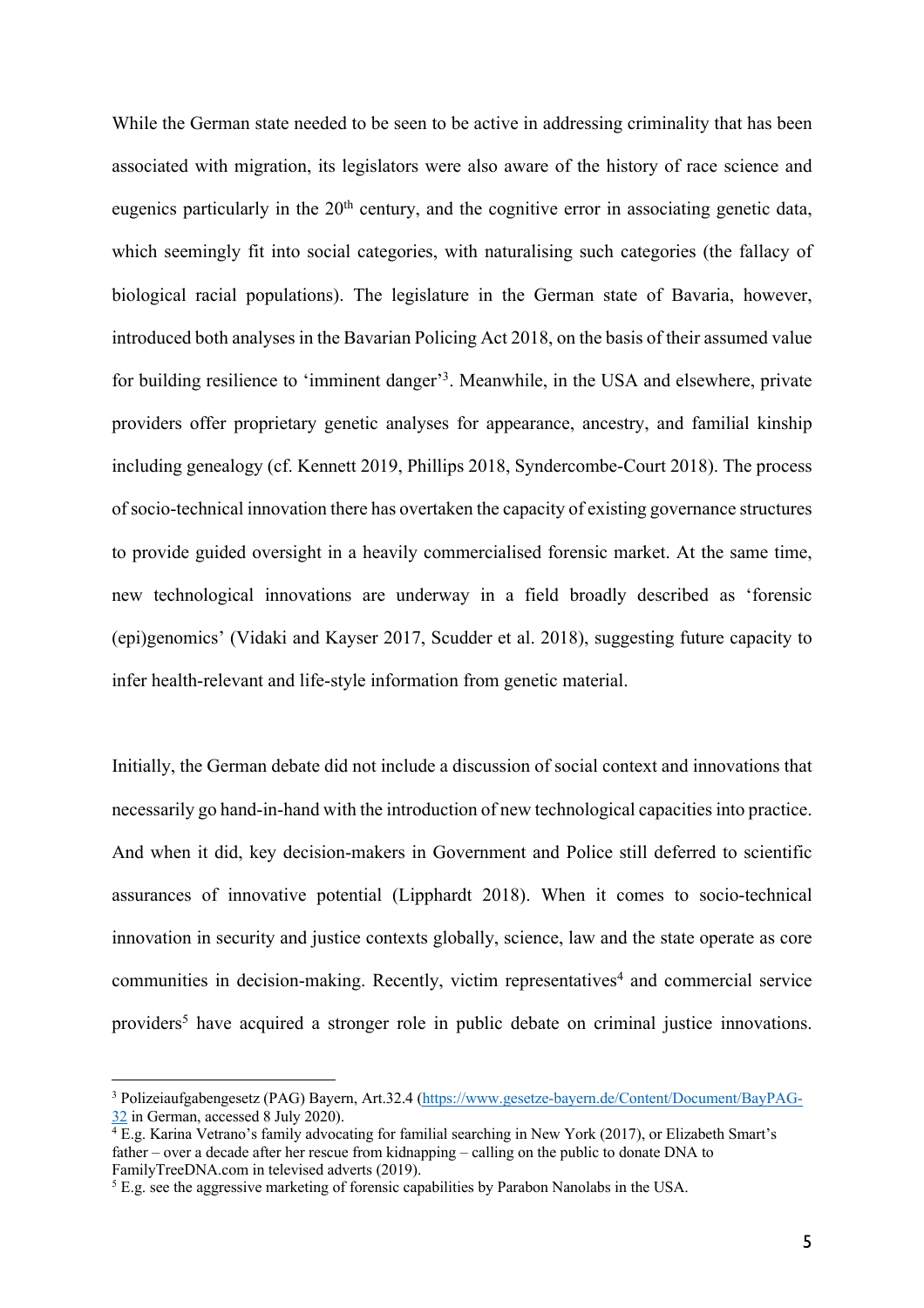However, these are extraordinary interventions. More can and needs to be done in terms of routine inclusivity of a broader palette of epistemic cultures and communities: a plurality of perspectives can and will better anticipate social convergences (cf. Wienroth & Rodrigues 2015) arising from technological innovations in practice (cf. Barben et al. 2008, Guston 2014). Within such a deliberative approach, we also need to do better in terms of providing a practicable basis for responsible deliberation that combines empirical with normative aspects (cf. Kon 2009).

The example of forensic genetics in criminal justice reflects on the social, even political nature of the ways in which socio-technical innovations are debated, legitimised and deployed. Look into how advanced genetic analyses are developed – e.g. how reference population data are created – and it becomes apparent that the basis for such innovations is not neutral: Scientific and technical considerations are subject to social communication and human nature, technological innovations are as much embedded within their societal context as they contribute to the shaping of social order and social practices. Sheila Jasanoff's (2004) notion of the co-production of technology and social orders, and Lynch and McNally's (2009) concept of biolegality – the interlinking of technology, practice and the social norms and legal frameworks governing both – have persuasively reflected on the situated social nature of sociotechnical innovation. For forensic technologies, this context consists of scientific cultures and practices in research and case work; legal and regulatory frameworks; policing cultures and investigative practices; the market (forensic service provision and technology development); subjects of technology use (e.g. victims and their families, suspect individuals or communities); and public debates (e.g. catastrophising and criminalising migration). These constitute the *deliberative horizon* within which innovation is negotiated, materialised or closed down. They constitute the *political economy of socio-technical innovation*, the complex entanglements of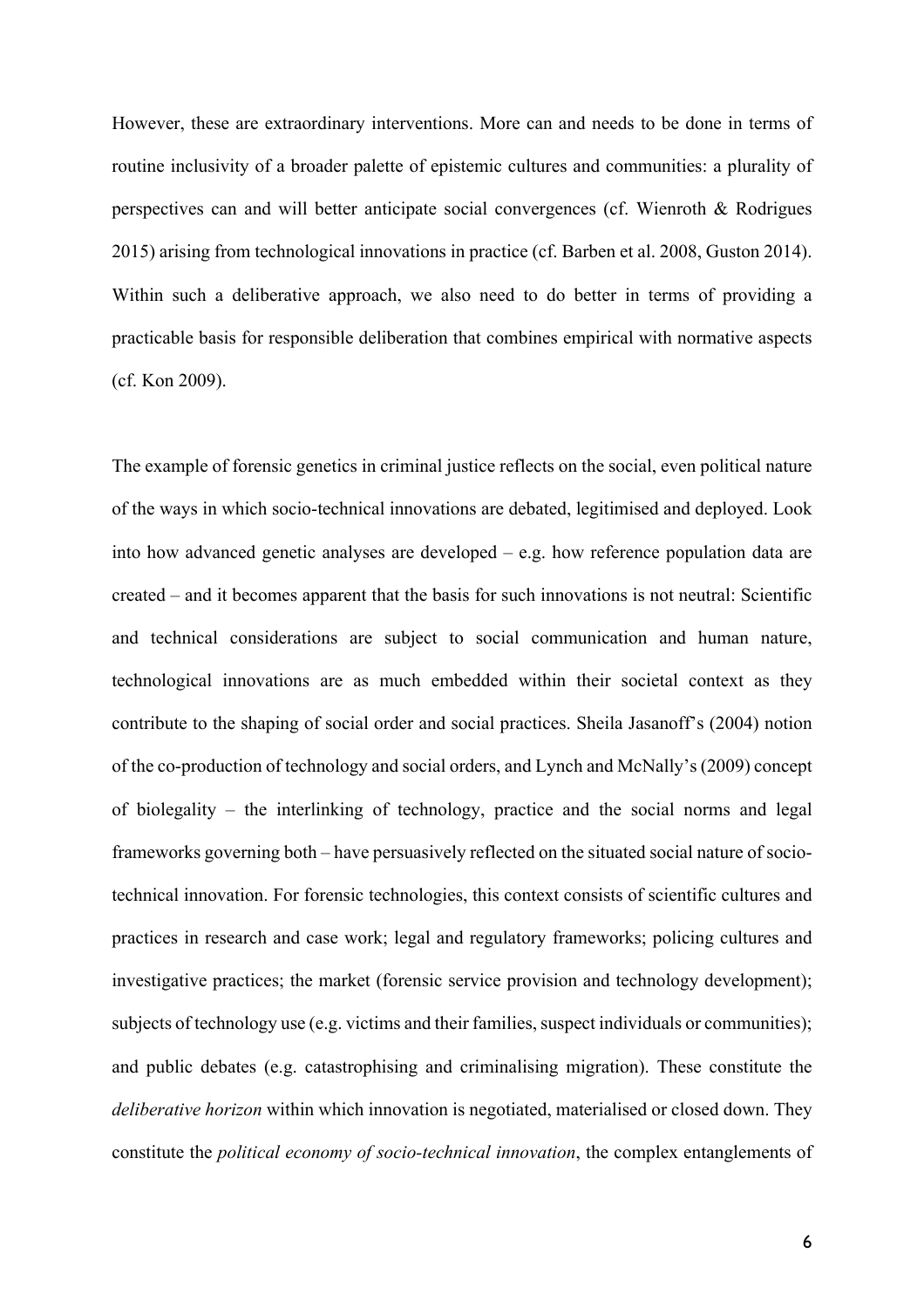diverse communities, discourses and practices, be they academic, lab-based, policing, commercial etc., that mark innovation as social practice (for FDP cf. Wienroth 2020). For the stage of adoption into material practice (cf. Tomlin et al. 2012), innovation has been described as "distributed effect" (Sorensen 2007) based on its relational materiality in the entanglement of scientific, physical and social aspects: Innovation has material quality as well as object agency. The example of socio-technical innovation around enhanced forensic genetics analyses lends itself well to this point since it is steeped in DNA, chromosomes and alleles, mouth swabs, testing kits and analysis machines etc. as physical representations of suspicion, security and criminal justice. Socially, it is more widely distributed in policing and legal instruments as well as in the quality and nature of professional and public discourses about law and order, criminality, otherness, and migration that may lead to adoption, appropriation, and further innovation.

#### **Enabling responsibility to RULE innovation**

The German FDP debate shows how differing values play out in socio-technical innovations, illuminating them as social processes of valuing (cf. Helgesson and Muniesa 2013, Muniesa 2012, Boenink and Kudina 2020), and emphasising that *deliberation of values of and in practice* is vital in innovation processes. Extant RI scholarship provides structured procedural values for approaching intervention in such processes (Pellé 2016). Equally, through inclusive modes of engagement across various publics, policymakers and practitioners, responsible innovation makes space for the debate, production, and recognition of public values (Taebi et al. 2014). Such negotiation of values benefits from transparency and clarity in communication as well as perception of the issues at stake. However, communication can be challenging (Blok 2014), especially when values are not scrutinised, or if material, concrete elements of innovation are under-explored in favour of abstract concerns (e.g. the idea that any tool that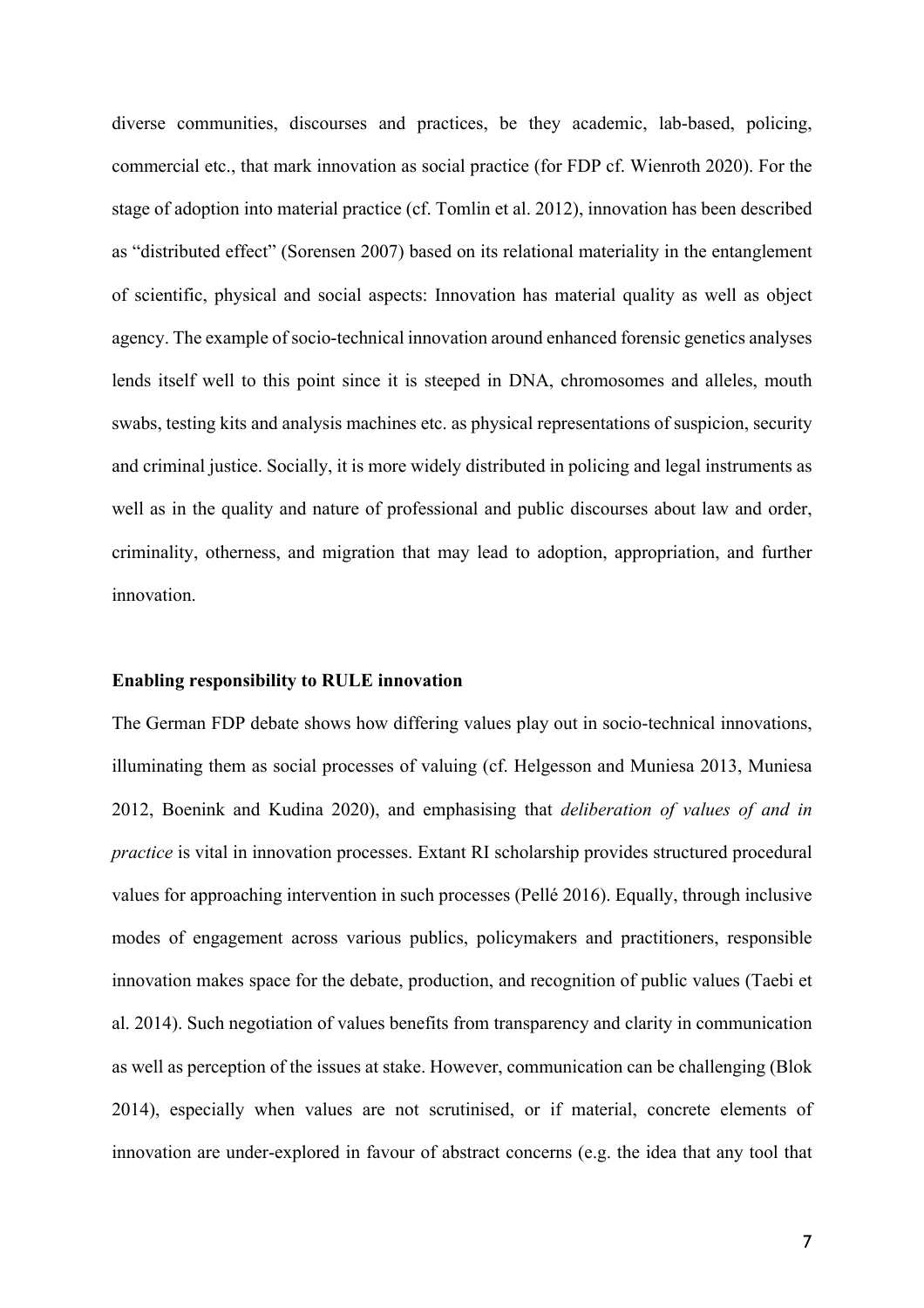may help in 'catching a killer' should be made available, irrespective of its scientific, operational, and societal limitations and impacts). Within this normative deliberative frame, I offer some granularity and accessibility in proposing three values – Reliability, Utility, LEgitimacy – that provide practical guidance for an anticipatory, inclusive, reflective and responsive innovation process. These values form a 'golden' RULE based on three dialogical questions asked of the technology, its potential adoption and distribution into practice, and its wider societal context:

- 1. Is the technology *R*eliable in delivering on expectations about its use?
- 2. Does it provide *U*tility to the task at hand (who defines 'useful' and 'successful use')?
- 3. Does its application/deployment satisfy questions of wider social *LE*gitimacy?

These questions – which help make complex innovation processes accessible to involved nonphilosophical and non-academic communities – have emerged from my analytical work with social scientists, ethicists, civil society organisations, scientists, laboratory practitioners, and policy makers in forensic genetics, biometrics, and the life sciences more widely, including in the German debate on legislating FDP 2016-2019 (e.g. Wienroth and Lipphardt 2017).

RULE relies on inclusion, calling on stakeholder communities to participate in reflection and anticipation. The RULE values help open up discussion, enabling engagement because they start from an epistemic perspective, drawing from empirical and experiential – concrete – knowledge about specific socio-technical innovation, rather than abstract principles. Importantly, we need to be aware of the potentially very diverse aspects that make up reliability, utility, and legitimacy. These aspects must be critically discussed and constructively challenged to explore their links to specific issues, interests, and contexts within which they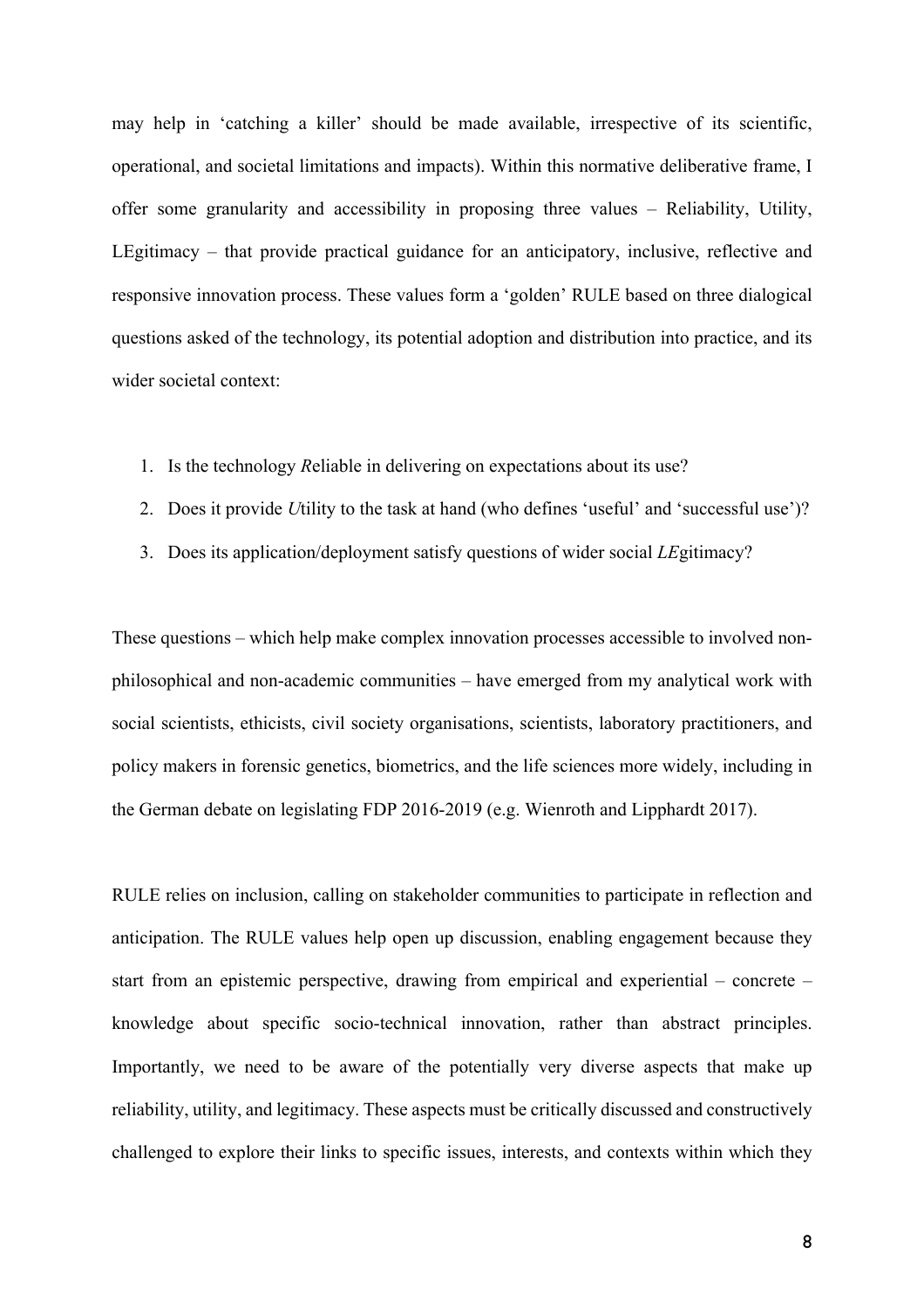need to be considered. In this deliberative process it is vital to draw on diverse forms of epistemic cultures, e.g. to address unconscious bias when discussing reliability and utility. For the example of forensic genetics, these cultures include forensic scientists and geneticists, police, constitutional and legal experts, political decision-makers, civil society organisations (as subjects to technology effects, e.g. minority organisations, victim groups), social commentators and ethicists, sociologists, anthropologists, criminologists, Science and Technology in Society (STS) scholars, as well as public and private forensic service providers. This is a long list of many expertises and insights, which it may be difficult to bring together and to get to communicate with each other, but considering the potentially severe impacts of socio-technical innovation on civil liberties, social order and life, potentially aggravating existing inequalities and inequities, such plurality lies at the heart of ethical and legitimate deliberation in liberal democracies.

## *Reliability*

Reliability entails epistemic validity, veracity of data work, and user capacity. I argue that we need to understand these elements broadly as the thing in itself as well as those involved in producing/working/changing/interpreting the thing.

A key test for reliability lies in a technology's scientific basis, its *epistemic validity6*. While validity in its narrowest sense is based on proof of principle, reliability also means achieving transparency about potentially inherent, and often invisible bias pertaining to data that informs technology. Bias derives from personal and cultural practices, prejudices, from social structures<sup>7</sup>, and from the inherently social – and political – nature of data of/about/by humans,

<sup>&</sup>lt;sup>6</sup> When referring to epistemic validity I draw on Knorr Cetina's (2007) "machineries of knowledge production" to indicate the broader structural, cultural and societal aspects of data production/use/governance.

 $<sup>7</sup>$  For example, structural racism disadvantages communities because of how the system works, not necessarily</sup> because of racist intent in individual human action.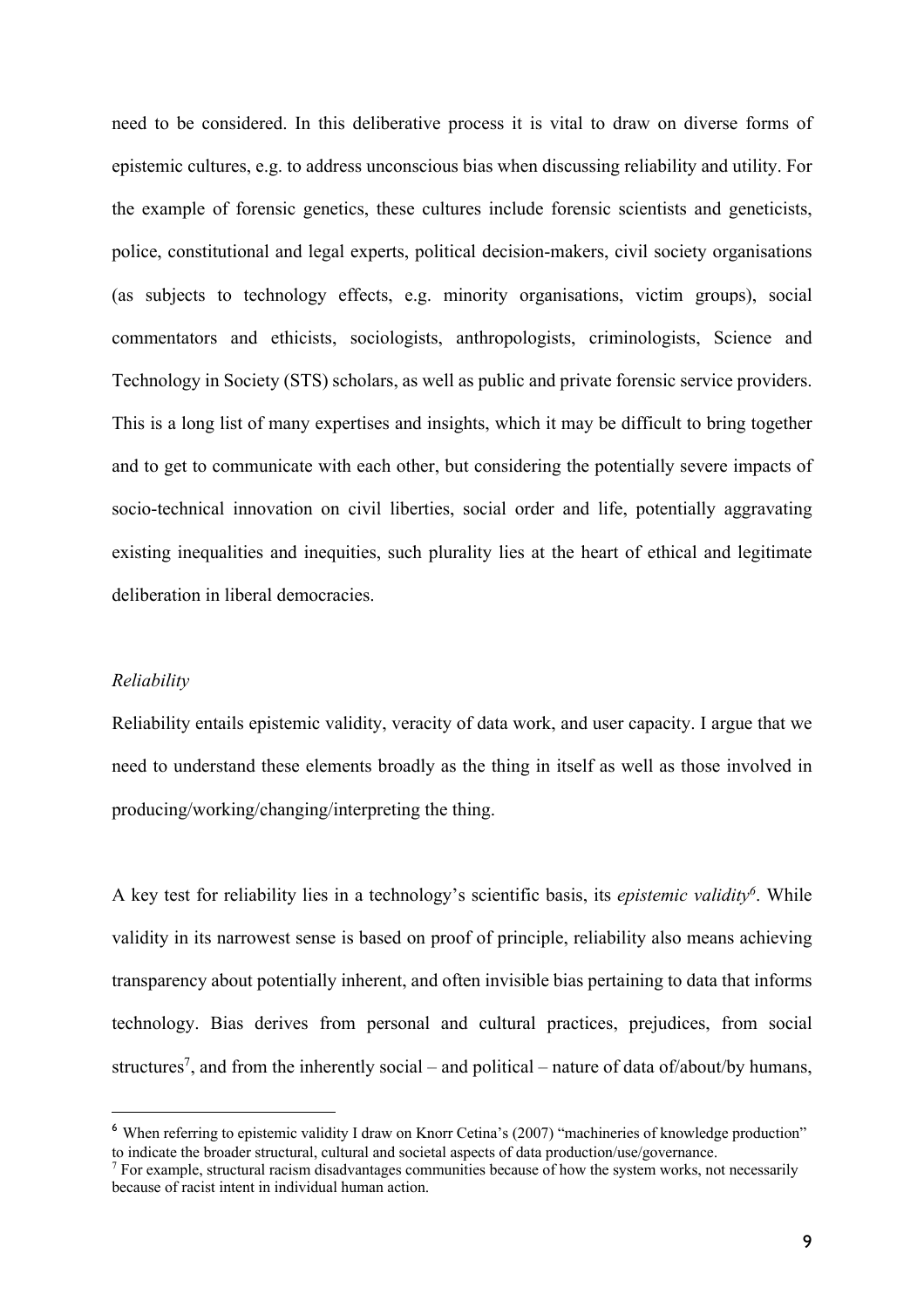also reflected in genetic research (cf. Lipphardt 2010, Saini 2019). As such, bias can also be incidental, unwanted, unrecognised by those subject to it. This offers another rationale for a plurality of views, experiences and expertise in innovation debates. Deliberation of epistemic validity of data, therefore, requires transparency about the context of, and structures that drive or enable socio-technical innovation. In the end, this is the baseline on which technologyenabled analysis will be performed and, by impacting on data created by technology-enabled analysis, inform social actions such as criminal justice investigations and trials.

Epistemic validity is closely related, therefore, to *veracity of data work*. With this type of veracity, I draw attention to the processes and agents involved in the production, curation, and use of databases and technologies as well as the analysis data informed and co-produced through such repositories and tools. What are their biases (in the same understanding as developed above, with emphasis on social context and structural embedding), are data workers aware of these, and how can such biases be mitigated? Therefore, veracity of data work refers to an understanding of how data are produced in technology-enabled enquiries and analyses. Veracity as a concept may have a positivist etymology, but for RULE purposes it is used to raise awareness to the need for procedural, not deterministic, testing of data work and data. As such, commitment to veracity here means establishing awareness of, as well as steps to identify and disclose, limitations of data technologies and their data. The informational content of data is an important aspect here (linking veracity closely to user capacity, see below), as is the question of compatibility of data processes and agents with the technical, and in turn social, capacity of the technology. A point raised time and again by oversight bodies here is that of confirmation bias: can users perceive the complexity of the social and often ambiguous data? In case of forensic DNA phenotyping, this can lead to misunderstanding the analysis and its probabilities (cf. Samuel and Prainsack 2019), potentially resulting in excluding specific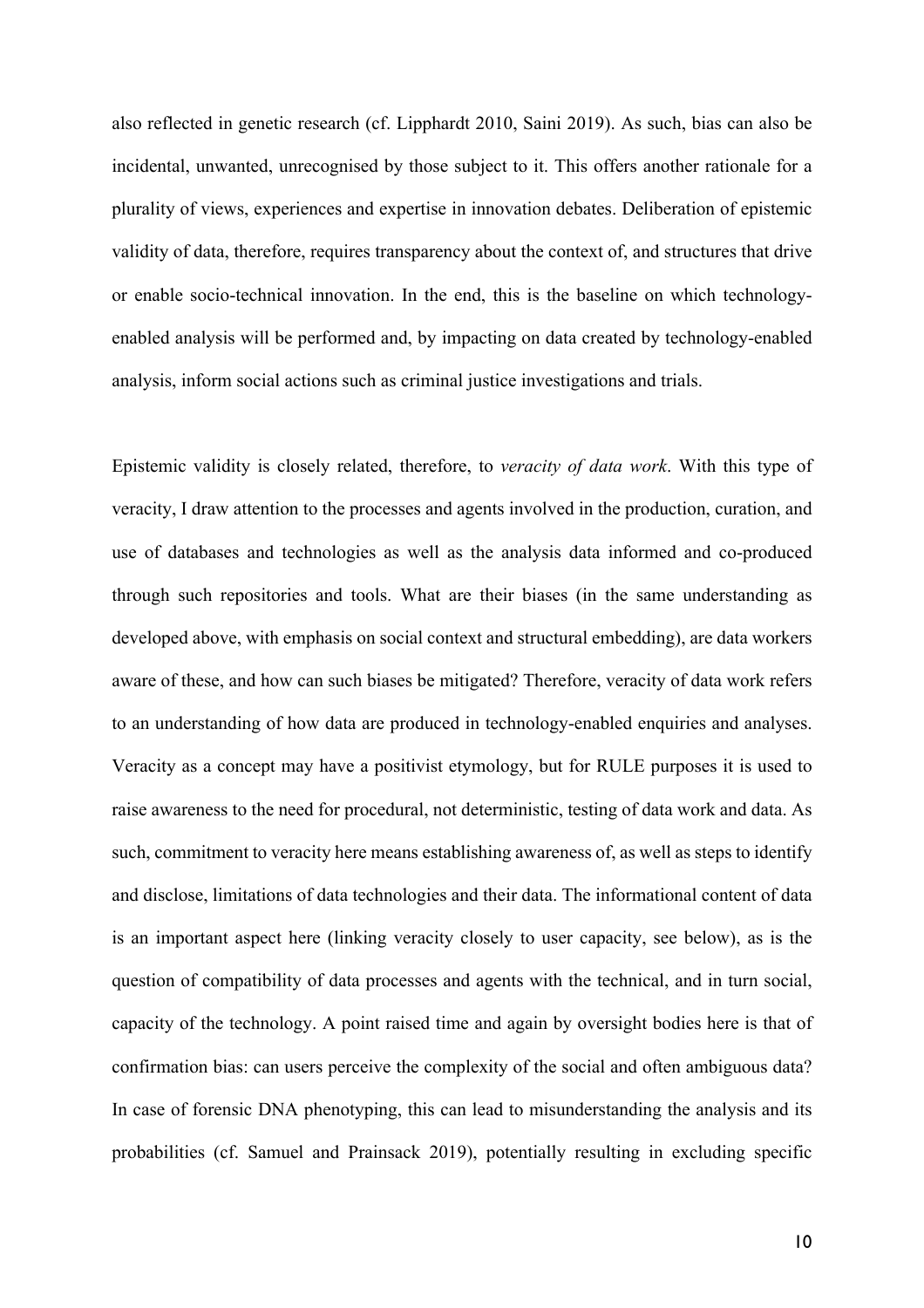appearance characteristics or population groups prematurely, or including others that later turn out to have little to no bearing on the investigation. These genetic attribution technologies and their related socio-legal innovations, e.g. in legislation and policing practice, have already shown to be subject to a variety of bias and misconceptions (see, e.g., Hansard Col 168W 2005, McCartney 2006, Phillips 2015, Travis 2009, Tutton et al. 2014), making the discussion of RULE explicitly important. Another element here is technology capacity: when it comes to technology deployment, potential users need to be able to understand if technology development has reached a readiness level at which analysis data can not only make statements relevant to the aim of its use ('does it do what it says on the tin'), but at which error margins are sufficiently low. There needs to be consensus on how to manage unavoidable error margins, and what their limits look like. Equally, consensus is needed about the analytical framework. For example, what analysis and analysis tools, such as (open source) software, can be used; and how can data be interpreted reliably ('what's in the tin')?

This has clear repercussions for *user capacity*, the use of socio-technical innovations in practice, such as in criminal investigations. Should data be used internally by the police, or can they be shared as part of a public appeal for information? If the latter, how can this be done in order to receive information from the public that can be used reliably and without endangering social order? Are data sufficiently unequivocal? In the end, reliability is always also a question of cross-checking information. In order to have user capacity, users need to be able to rely on disclosure of epistemic validity and have an understanding of the meaning of data veracity. This opens up questions of proprietary aspects of technology if offered as part of a commercial contract, e.g. in analysis software, outsourced data analysis, and generally in the delivery of routine and advanced forensic services (cf. Lawless and Williams 2010, Roberts 1996, Wienroth 2020). These are ongoing discussions, especially as commercial services providers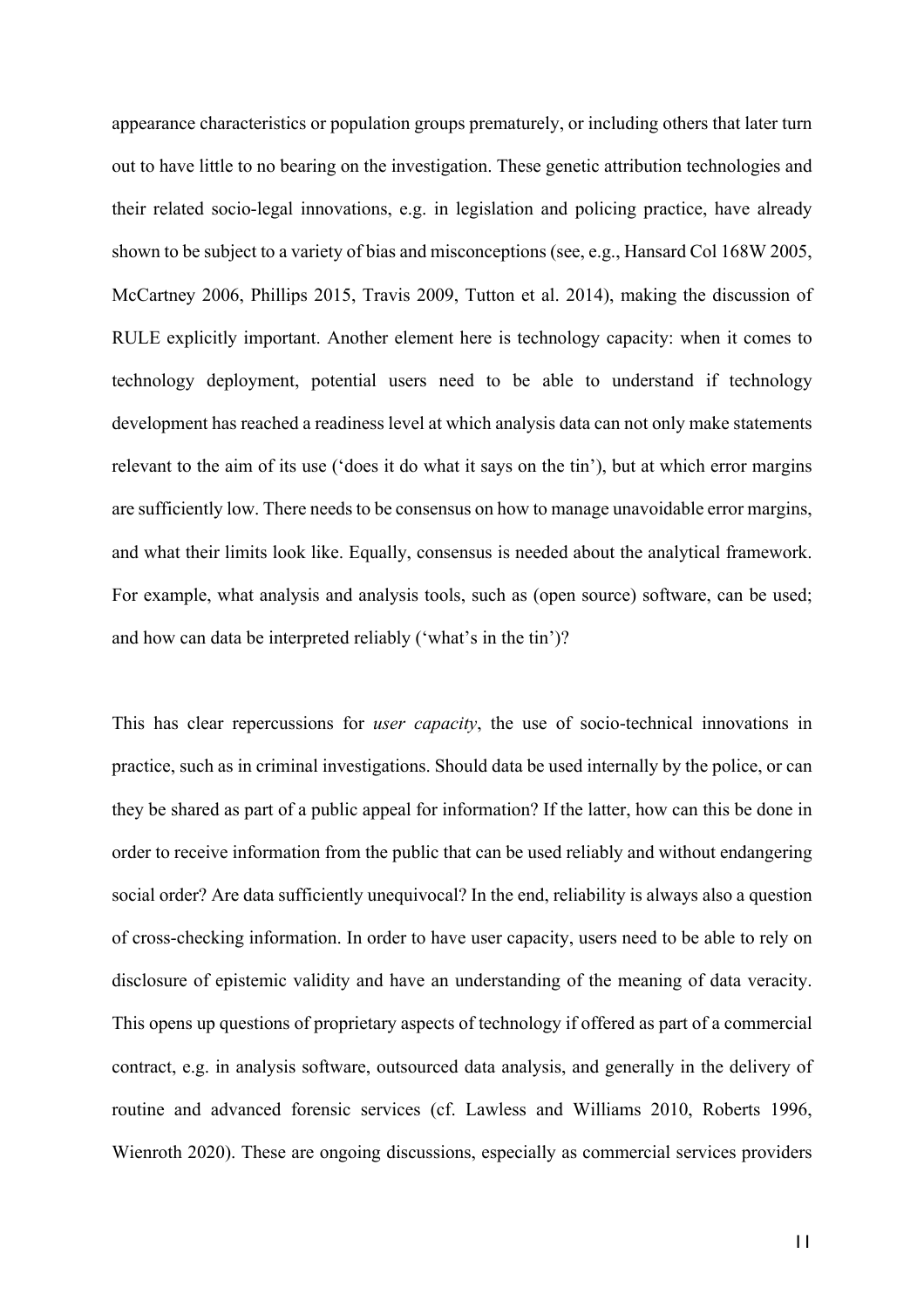grow in significance in some markets, e.g. the USA, and consolidate their range of services due to economic practices such as block-contracting and streamlined reporting requirements in others, e.g. the UK.

### *Utility*

Utility considerations are closely linked to questions of reliability. The utility of an innovation depends on its *operational value*, e.g. if and how a technology and its analysis can add value to an investigation, and, ideally, includes strong consideration of how it can do so effectively. This needs to be accompanied by open discussion about the operational meaning of 'effectiveness' and 'success' of an intervention based on innovation. Scientific success in a case using forensic genetics technologies might not lead to investigative success, as shown in the example of the Phantom of Heilbronn (Lipphardt 2019). And effectiveness remains a difficult to measure concern of the criminal justice system (Amankwaa and McCartney 2019). Without clarity on these points, utility cannot be established satisfactorily.

More broadly, this point relates to questions of public/social order since technology deployment in the criminal justice system stands in service of (re-)establishing social order after a crime. Potential infringements of civil liberties and human dignity via technology deployment, however, can have a deleterious effect here if seen to be used without cause, or when used in inappropriate ways. Using forensic DNA phenotyping techniques to infer an unknown suspect's potential ancestry and appearance, and sharing probability-based information without explanation publicly, can inadvertently fuel cultural prejudices, leading to ill will (or even violence) against minority groups. The analytical concept of 'crimmigration' in legal studies has taken stock of how immigration of some groups has increasingly been made a domain of criminal law (Garcia Hernandez 2013, Stumpf 2006), providing part of the cultural

12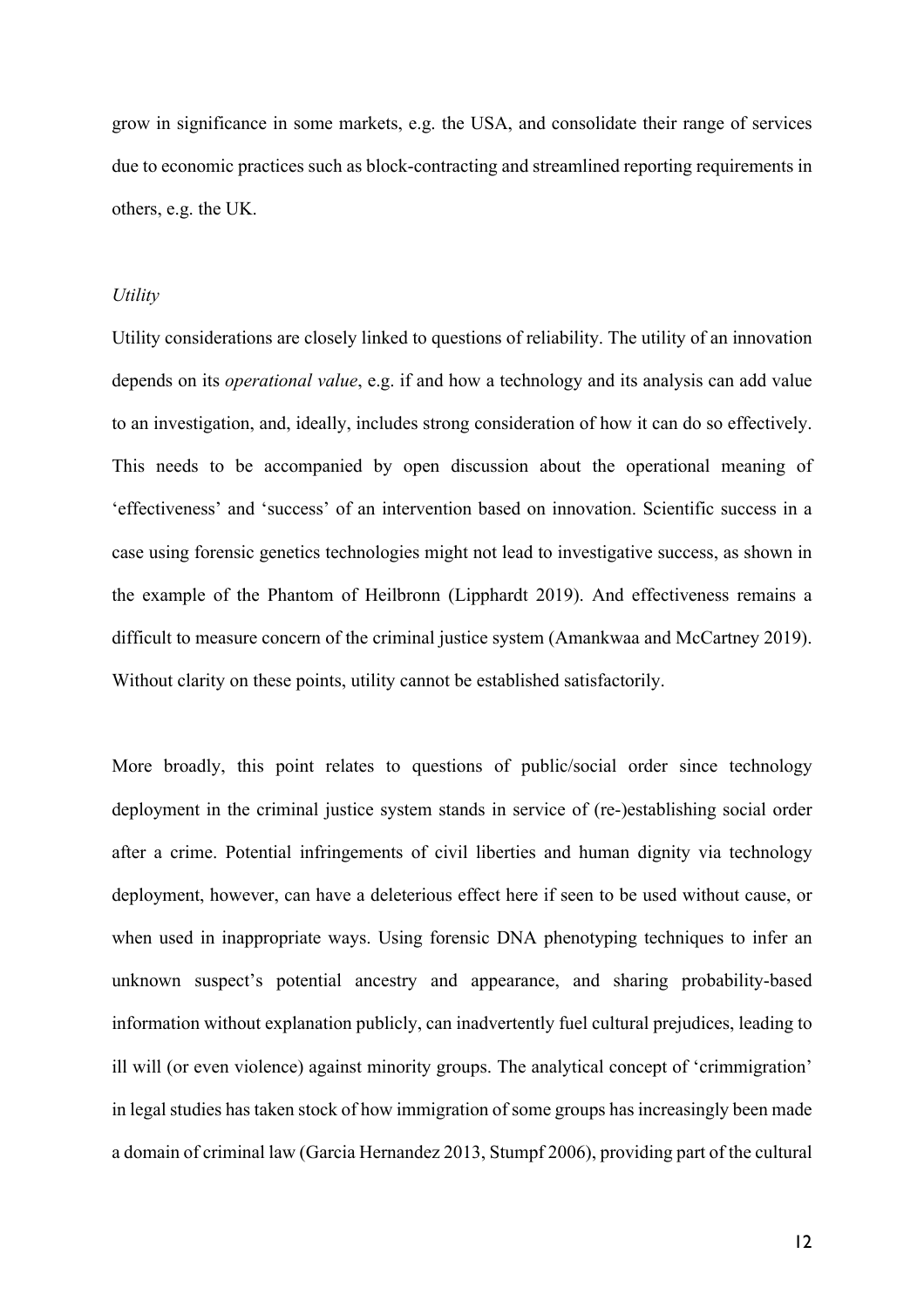and structural context for the desire to innovate in order to better identify where a person comes from and how to protect against them. The German FDP debate provides a case in point of the merging of migration and criminal justice discourses and practices.

Equally, the considered use of such technologies, accompanied by appropriate training of criminal justice stakeholders on limitations and effects of technologies, as well as sensitive community relationships, can defuse critical challenges to public order arising from information shared, thus be useful to policing. One example is the early Marianne Vaatstra murder investigation when forensic phenotypical analysis suggested a white man as potential perpetrator in the Netherlands. This contributed to calming aggressions against a local community of asylum seekers who had initially been seen as implicated in the murder (cf. Jong and M'charek 2018). Here, investigators and citizens respected the limitations of the veracity of the data work in technology use. Therefore, the utility of socio-technical innovations, including the deployment of technologies, is closely linked to questions of reliability, and both values need to be considered carefully in tandem. The case can be made for their usefulness, but it stands to reason that, e.g., blanket deployment of specialist technology such as forensic DNA phenotyping does not generate operational value to an investigation. But it may cause damage to social order, such as civil unrest, violence, or social persecution based on an assumed identity and/or perception of race. In terms of informational utility<sup>8</sup>, mechanisms need to be established through which findings are communicated accessibly to science-lay users such as police detectives, prosecutors, lawyers, investigating magistrates, potential jurors (cf. Scudder et al. 2019).

<sup>8</sup> Informational utility needs to consider the following questions: what can we learn from technology deployment; how can data be made useful; what are the differences between intelligence (something forensic DNA phenotyping can provide) and evidence (something phenotyping cannot) in terms of information and in terms of implications for investigative practices.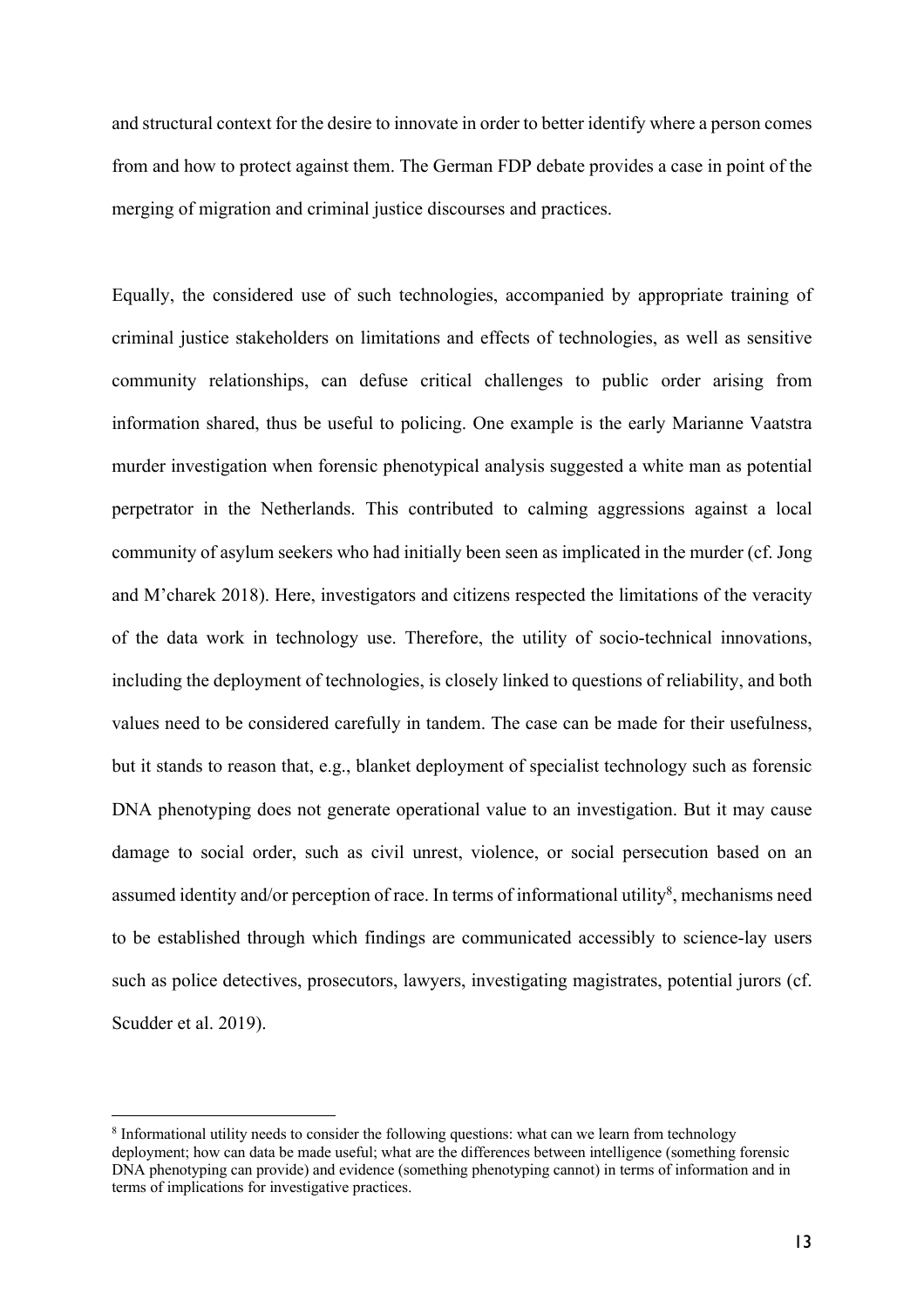## *Legitimacy*

Legitimacy is about justification, trust, and social relationships. Legality, proportionality (an often imprecisely defined legal and political concept, cf. Urbina 2012) and other mostly technical terms are expressions of that value as its *limited temporary settlements*. Indeed, before a norm becomes law, its legitimacy is negotiated and contested at various levels. In these processes, the multi-perspectival deliberation of innovation is a vital tool in exploring legitimacy. Therefore, legitimacy of and in innovation is tested continuously and can be measured, e.g., in the relationship of technology deployment to ethical, moral, social, legal and other costs. Legitimacy testing needs to take place in the form of a broad discussion – between a diversity of perspectives from science, social science, ethics, politics, law, criminal justice, and civic society organisations including the voices of those often not heard – prior to the potential introduction of a technology for security and criminal justice purposes. In the context of legislation and/or regulation of technologies, and importantly also in the context of legal activities and legal restrictions, often new understandings of legitimacy are negotiated. Here, it is vital to attend to the political context and the political economy of debating the introduction of novel technologies: What has caused the call for change; which perspectives are heard, and which are given priority and why; are opportunities and successes of technology deployment, technical and operational limitations and challenges, as well as reliability and utility discussed equally? Ideally, the legitimacy of deploying technologies, which can lead to – at times justified – infringement of human dignity and civil liberties, should also be tested routinely in practice, e.g. by independent, preferably statutory, advisory bodies (such as the Biometrics Commissioners in England & Wales and Scotland). Important here is the reflection on existing – or lack thereof – legal and regulatory instruments that govern the deployment of technologies and, importantly, the retention of and access to data they produce.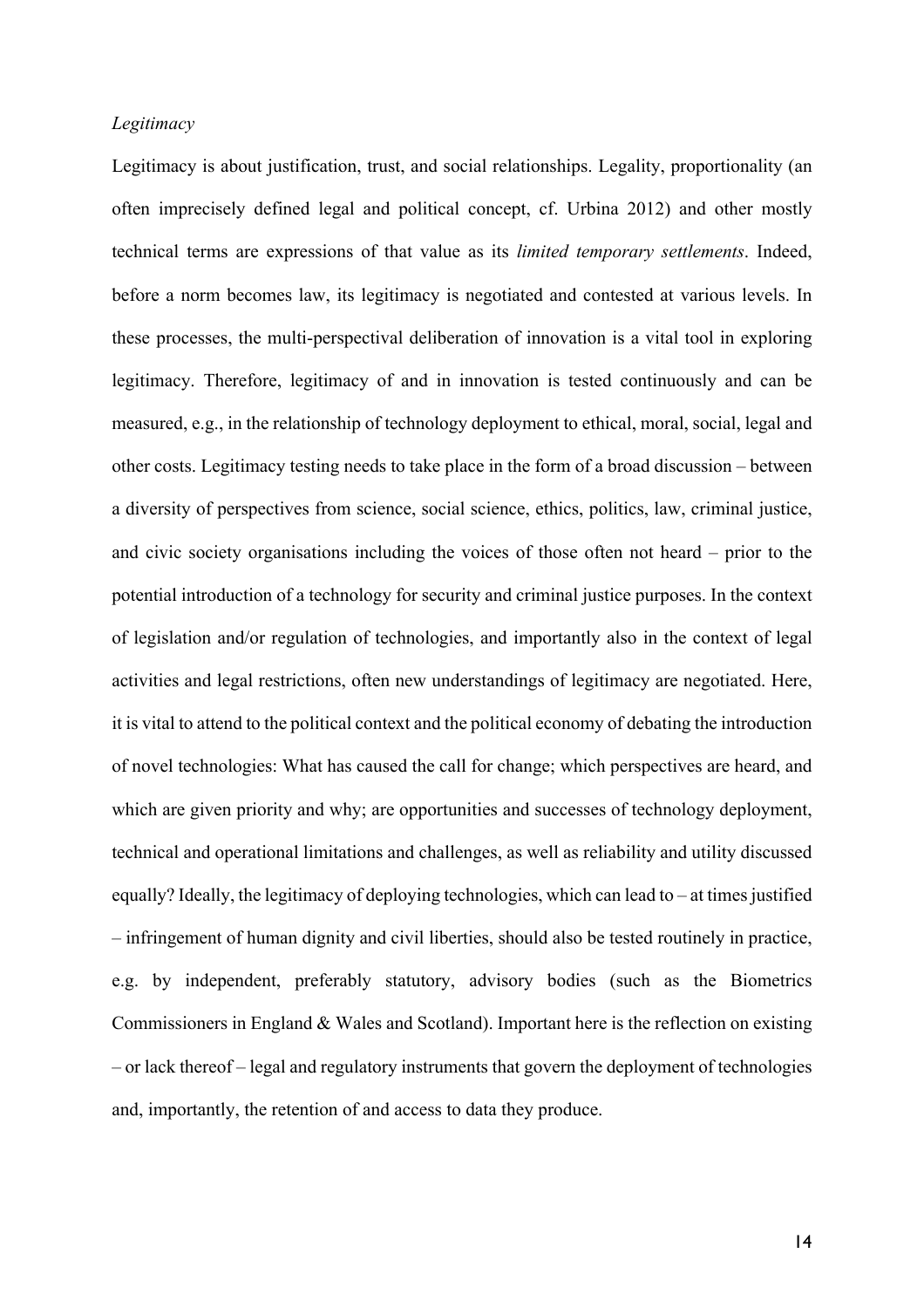#### **Deliberative innovation is democratic**

In attending to Reliability, Utility, and Legitimacy as key values in the deliberation of sociotechnical innovations, we can actively incorporate values beyond those of technical capacity and economic worth when it comes to valuing science and technology, as part of responsible innovation. RULE supports accountability of innovation by increasing transparency while reducing the complexity of communicating about innovation by breaking down issues, and thus enhancing the capacity for inclusion of a plurality of perspectives in deliberation. Diversity in perspectives here is key, drawing on different experiences, knowledges and roles of stakeholder communities, be they involved in producing, using, consuming, governing or commissioning of, or being subject to, socio-technical innovation. Above and beyond that, we need to deepen and entrench consciousness of the social nature of technology development and deployment in considerations of responsibility. For example, Reliability, Utility, and Legitimacy as core values cannot be fulfilled by relying solely on scientific validation of a technology and its deployment in society. Instead, a more comprehensive approach is required to support the endeavour of providing equitable 'public goods' to a plurality of publics. While this paper does not offer the space to develop RULE into a comprehensive system of validation as valuation practice, constituted by epistemic, operational and societal validation (I am, however, working on this), RULE provides vital practical values for socially responsible innovation inclusive of multi-perspectival, cross-disciplinary engagement and debate in the public domain. Democratic deliberation of technological innovation requires well-informed, transparent and inclusive public debate, especially – as in the case of forensic genetics – when it comes to the use of scientific knowledge and socio-technological innovations that draw on the life sciences, and as such continuously co-produce social identity, the body as data, and life itself.

### **Acknowledgements**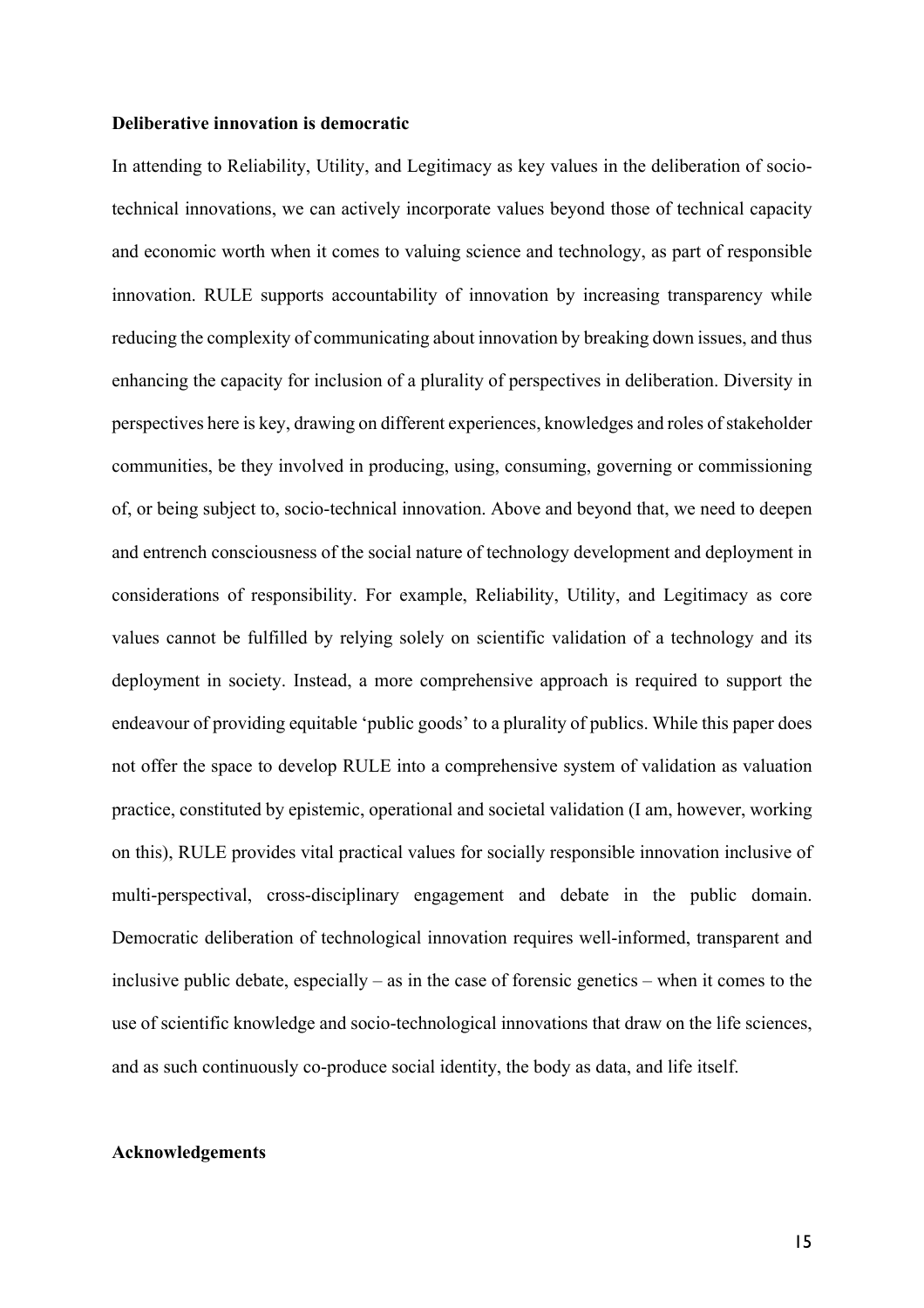Many thanks to Robin Williams (Northumbria University) and Veronika Lipphardt (University of Freiburg) as well as many other colleagues for insightful discussions over the last few years which have led me to developing RULE. I would also like to thank the editors and the reviewer of this paper for their invaluable insight and comments on earlier versions.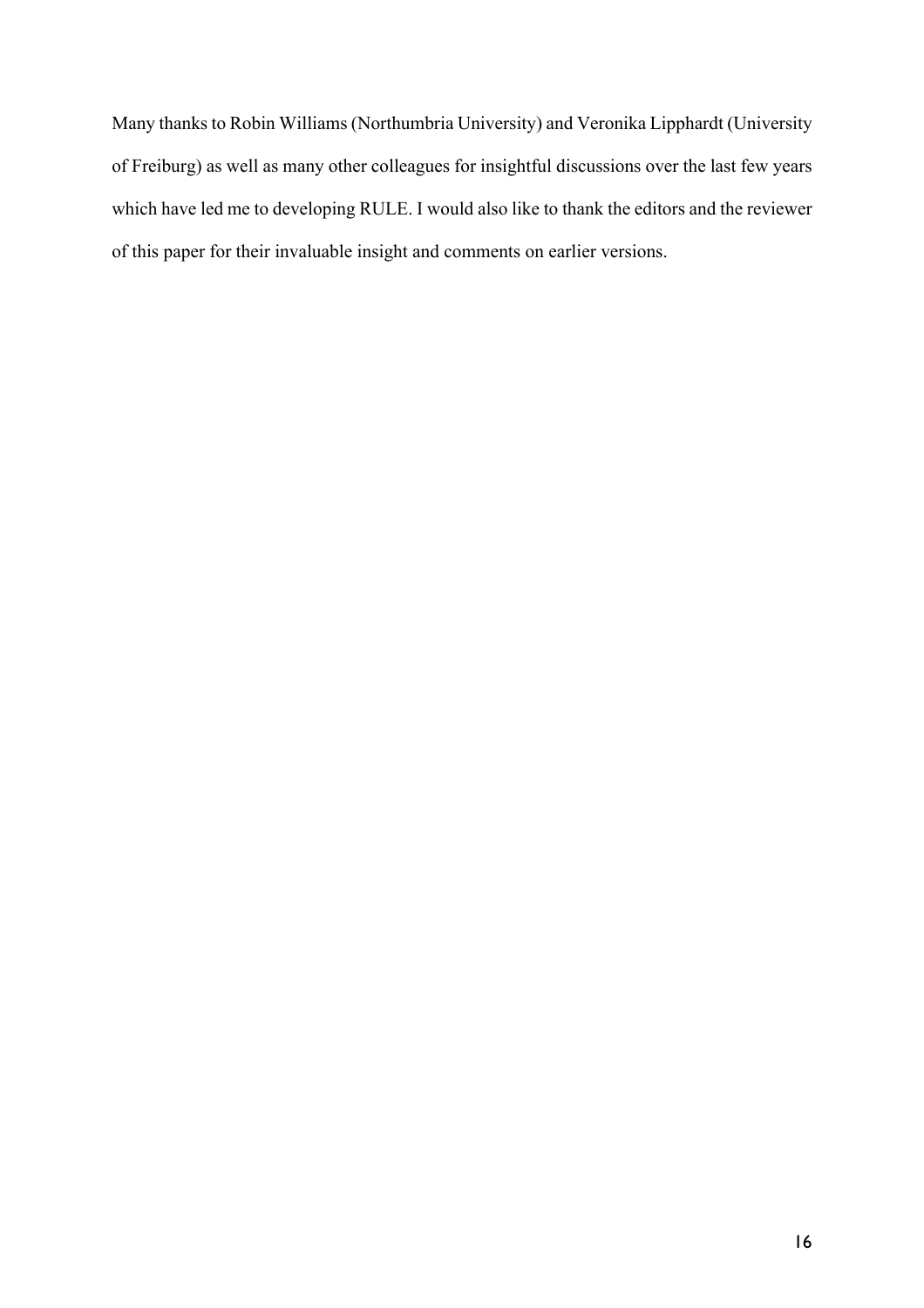## **References**

Amankwaa, A., McCartney, C. (2019). The effectiveness of the UK national DNA database. Forensic Science International: Synergy, 1, 45-55.

Barben, D., Fisher, E., Selin, C., & Guston, D. H. (2008). Anticipatory Governance of Nanotechnology: Foresight, Engagement, and Integration. In: Hackett, E. J., Amsterdamska, O., Lynch, M., & Wajcman, J. (eds.) The handbook of science and technology studies (3rd edition). The MIT Press, pp. 979-1000.

Blok, V. (2014). Look who's talking: responsible innovation, the paradox of dialogue and the voice of the other in communication and negotiation processes. Journal of Responsible Innovation, 1(2), 171-190.

Boenink, M., & Kudina, O. (2020). Values in responsible research and innovation: from entities to practices. Journal of Responsible Innovation, DOI: 10.1080/23299460.2020.1806451

Buchanan, N., Staubach., F, Wienroth, M. et al. (2018). Forensic DNA Phenotyping Legislation Cannot be Based on "Ideal FDP"—A Response to Caliebe, Krawczak & Kayser. Forensic Science International: Genetics, 34, E13-14.

Garcia Hernandez, C.C. (2013). Creating crimmigration. BYU L. Rev. 2013(1), 1457-1516.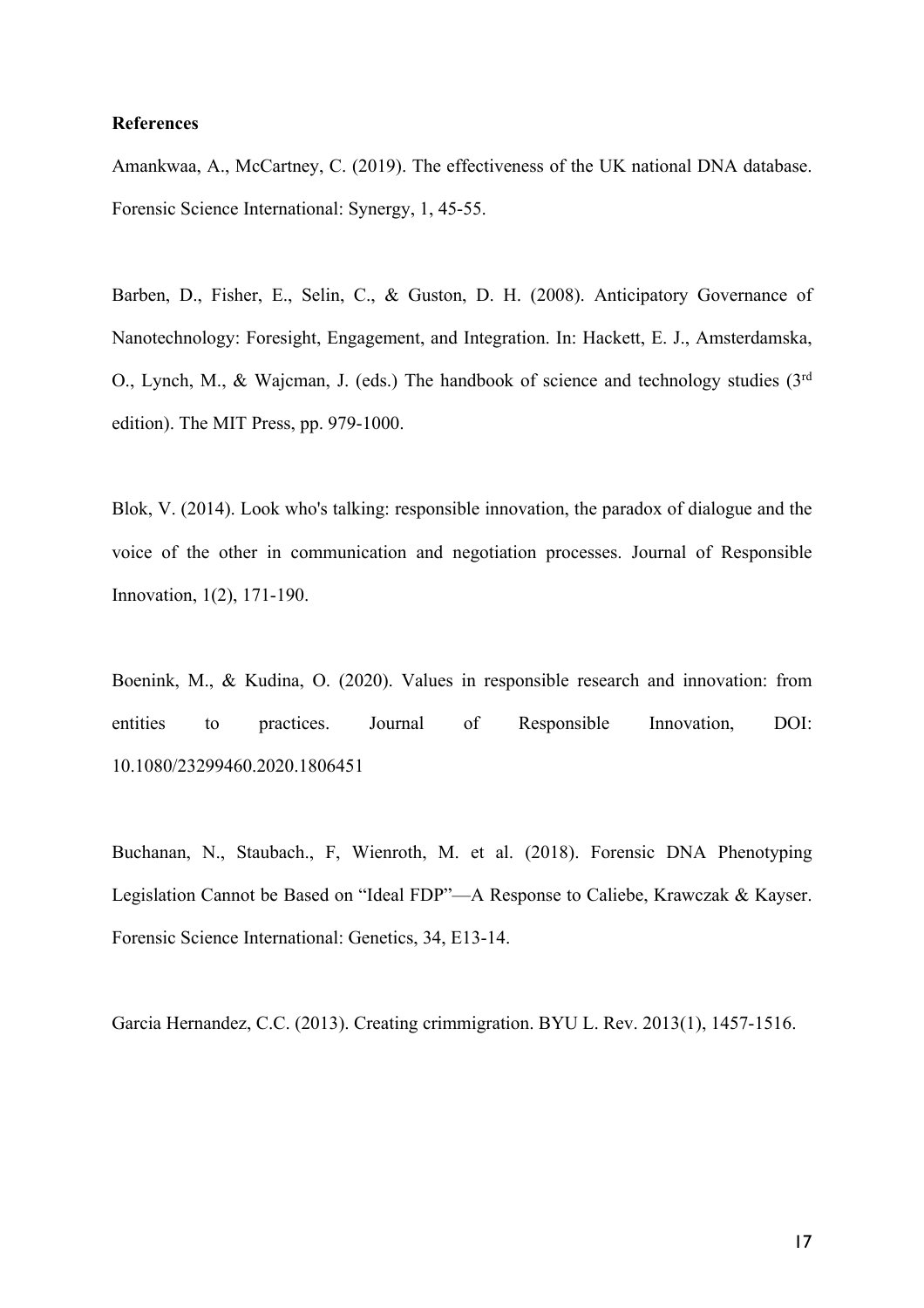Granja, R., & Machado, H. (2020). Forensic DNA phenotyping and its politics of legitimation and contestation: Views of forensic geneticists in Europe. Social Studies of Science. https://doi.org/10.1177/0306312720945033

Guston, D. H. (2014). Understanding 'anticipatory governance'. Social Studies of Science, 44(2), 218-242.

Hansard Col 168W, October 2005.

Helgesson, C. F., & Muniesa, F. (2013). For what it's worth: An introduction to valuation studies. Valuation Studies, 1(1), 1-10.

Jasanoff, S. (Ed.). (2004). States of knowledge: the co-production of science and the social order. Routledge.

Jong, L., & M'charek, A. (2018). The high-profile case as 'fire object': Following the Marianne Vaatstra murder case through the media. Crime, Media, Culture, 14(3), 347-363.

Kayser, M. (2015). Forensic DNA phenotyping: predicting human appearance from crime scene material for investigative purposes. Forensic Science International: Genetics, 18, 33-48.

Kennett, D. (2019). Using genetic genealogy databases in missing persons cases and to develop suspect leads in violent crimes. Forensic Science International, 301, 107–17.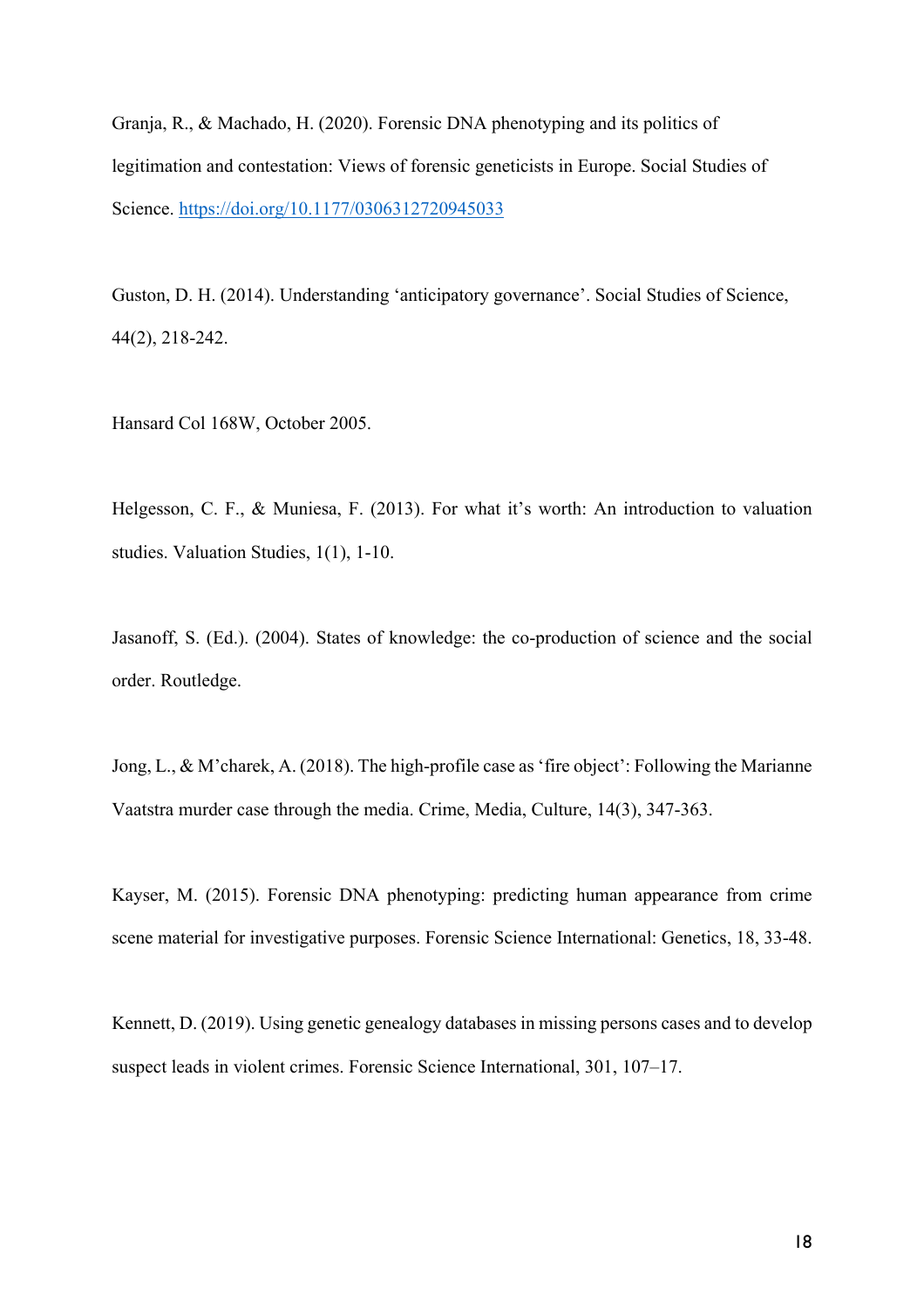Knorr Cetina, K. (2007). Culture in global knowledge societies: Knowledge cultures and epistemic cultures. Interdisciplinary Science Reviews, 32(4), 361-375.

Kon, A.A. (2009) The role of empirical research in bioethics. The American Journal of Bioethics, 9(6-7), 59-65.

Lawless, C.J., & Williams, R. (2010). Helping with inquiries or helping with profits? The trials and tribulations of a technology of forensic reasoning. Social Studies of Science, 40(5), 731– 755.

Lipphardt, A. (2017). Das Phantom von Heilbronn. Freispruch, 11, 8-12.

Lipphardt, A. (2019). Die Erfindung des "Heilbronner Phantoms": Kulturanthropologische Annäherungen an den NSU-Komplex [The Invention of the "Heilbronn Phantom". Cultural-Anthropological Approaches to the NSU Complex]. Zeitschrift für Volkskunde, 115(1), 50-70.

Lipphardt, V. (2010). The Jewish community of Rome: An isolated population? Sampling procedures and bio-historical narratives in genetic analysis in the 1950s. BioSocieties, 5, 306– 329.

Lipphardt, V. (2018). Vertane Chancen? Die aktuelle politische Debatte um Erweiterte DNA‐ Analysen in Ermittlungsverfahren. Berichte zur Deutschen Wissenschaftsgeschichte, 41(3), 279–301.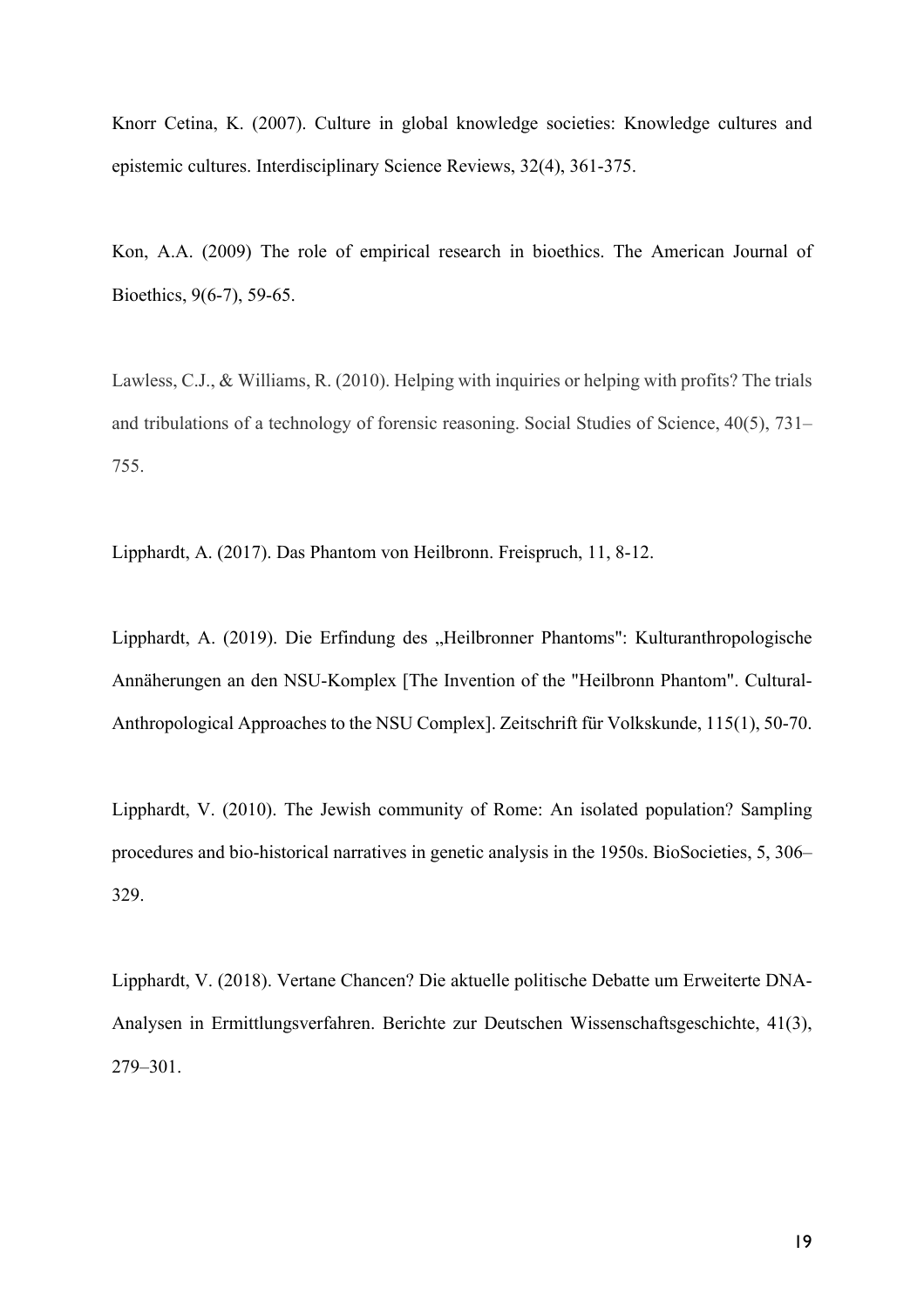Lipphardt, V., et al. (2018) Lost in translation. Man darf den US-Begriff "race" nicht mit dem deutschen Wort "Rasse" verwechseln: Ein interdisziplinäres Plädoyer deutscher Geistes- und Naturwissenschaftler für mehr Vernunft im Diskurs. Süddeutsche.de, 17 May. Availalable at: https://www.sueddeutsche.de/kultur/rassismusdebatte-lost-in-translation-1.3983863 (accessed on 25 June 2020).

Lynch, M., & McNally, R. (2009). Forensic DNA databases and biolegality. In: Atkinson, P., Glasner, P., & Lock, M. (eds). Handbook of Genetics and Society: Mapping the new Genomic Era. Routledge, pp.283-301.

McCartney, C. (2006). The DNA expansion programme and criminal investigation. British Journal of Criminology, 46(2), 175–192.

Momsen, C. (2017). DNA-Phenotyping und Racial Biases. Freispruch, 11, 20-21.

Muniesa, F. (2012). A flank movement in the understanding of valuation. In Adkins, L. and Lury, C. (Eds.) Measure and Value: Sociological Review. Wiley-Blackwell.

Pellé, S. (2016) Process, outcomes, virtues: the normative strategies of responsible research and innovation and the challenge of moral pluralism. Journal of Responsible Innovation 3(3), 233-254.

Pfaffelhuber, P. (2017). Hohe Wahrscheinlichkeiten? Freispruch, 11, 18-19.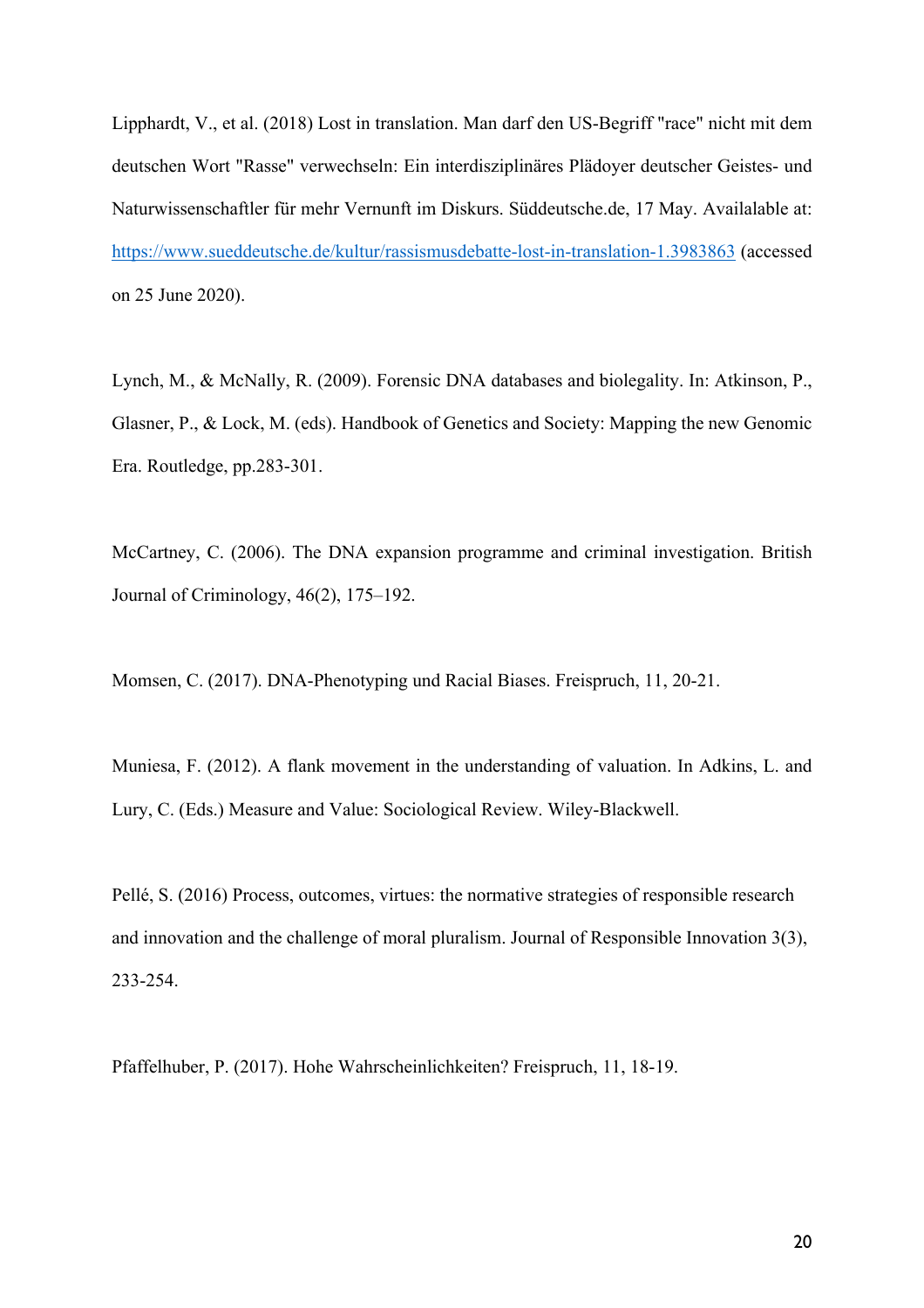Phillips, C., L. Prieto, M. Fondevila, et al. (2009). Ancestry analysis in the 11-M Madrid bomb attack investigation. PLoS ONE, 4(8), e6583.

Phillips, C. (2015). Forensic genetic analysis of bio-geographical ancestry. Forensic Science International: Genetics, 18, 49-65.

Phillips, C. (2018). The Golden State Killer investigation and the nascent field of forensic genealogy. Forensic Science International: Genetics, 36, 186-188.

Ray, T. (2018) Push for forensic DNA phenotyping, ancestry testing in Germany raises discrimination concerns. GenomeWeb, 4 May. Available at: https://www.genomeweb.com/policy-legislation/push-forensic-dna-phenotyping-ancestrytesting-germany-raises-discrimination#.X3rZfZNKhTY (accessed on 22 June 2020).

Roberts, P. (1996). What price a free market in forensic science services? The organization and regulation of science in the criminal process. The British Journal of Criminology, 36(1), 37- 60.

Saini, A. (2019). Superior. The return of race science. London:  $4<sup>th</sup>$  Estate.

Samuel, G., & Prainsack, B. (2019). Forensic DNA phenotyping in Europe: Views "on the ground" from those who have a professional stake in the technology. New Genetics and Society, 38(2), 119-141.

Scudder, N., McNevin, D., Kelty, S. F., Walsh, S. J., & Robertson, J. (2018). Massively parallel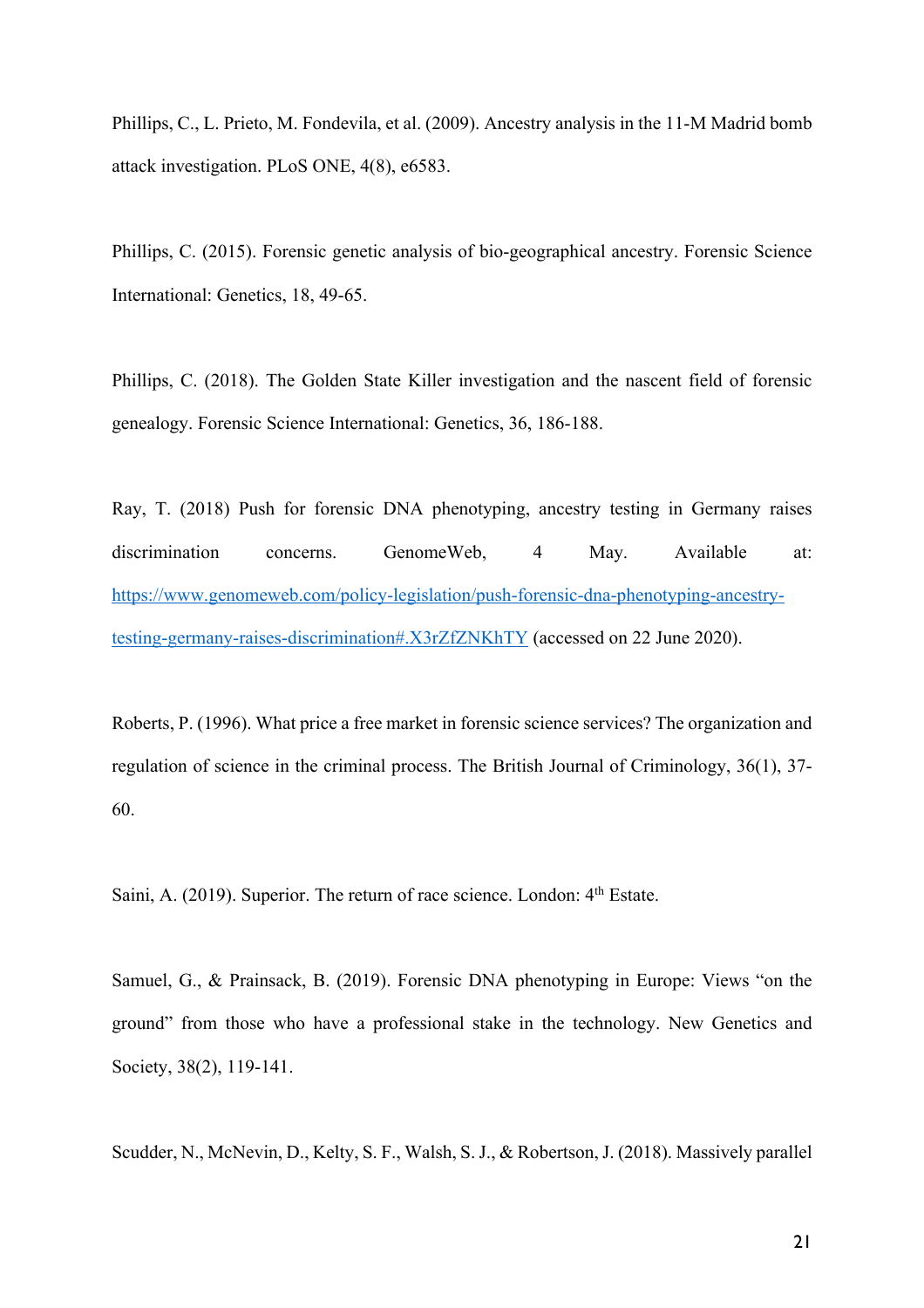sequencing and the emergence of forensic genomics: Defining the policy and legal issues for law enforcement. Science and Justice, 58(2), 153-158.

Scudder, N., Robertson, J., Kelty, S. F., Walsh, S. J., & McNevin, D. (2019). A law enforcement intelligence framework for use in predictive DNA phenotyping. Australian Journal of Forensic Sciences, 51(sup1), S255-S258.

Sørensen, E. (2007). The Time of Materiality, Qualitative Social Research, 8(1), Art. 2, http://nbn-resolving.de/urn:nbn:de:0114-fqs070122.

Staubach, F. (2017). Germany: Note limitations of DNA legislation. Correspondence. Nature, 545: 30.

Stilgoe, J., Owen, R., & Macnaghten, P. (2013). Developing a framework for responsible innovation. Research policy, 42(9), 1568-1580.

Stumpf, J. (2006). The crimmigration crisis: Immigrants, crime, and sovereign power. Am. UL Rev., 56(2), 367.

Syndercombe Court, D. (2018). Forensic genealogy: Some serious concerns. Forensic Science International: Genetics, 36, 203–4.

Taebi, B., Correlje, A., Cuppen, E., Dignum, M., & Pesch, U. (2014). Responsible innovation as an endorsement of public values: The need for interdisciplinary research. Journal of Responsible Innovation, 1(1), 118-124.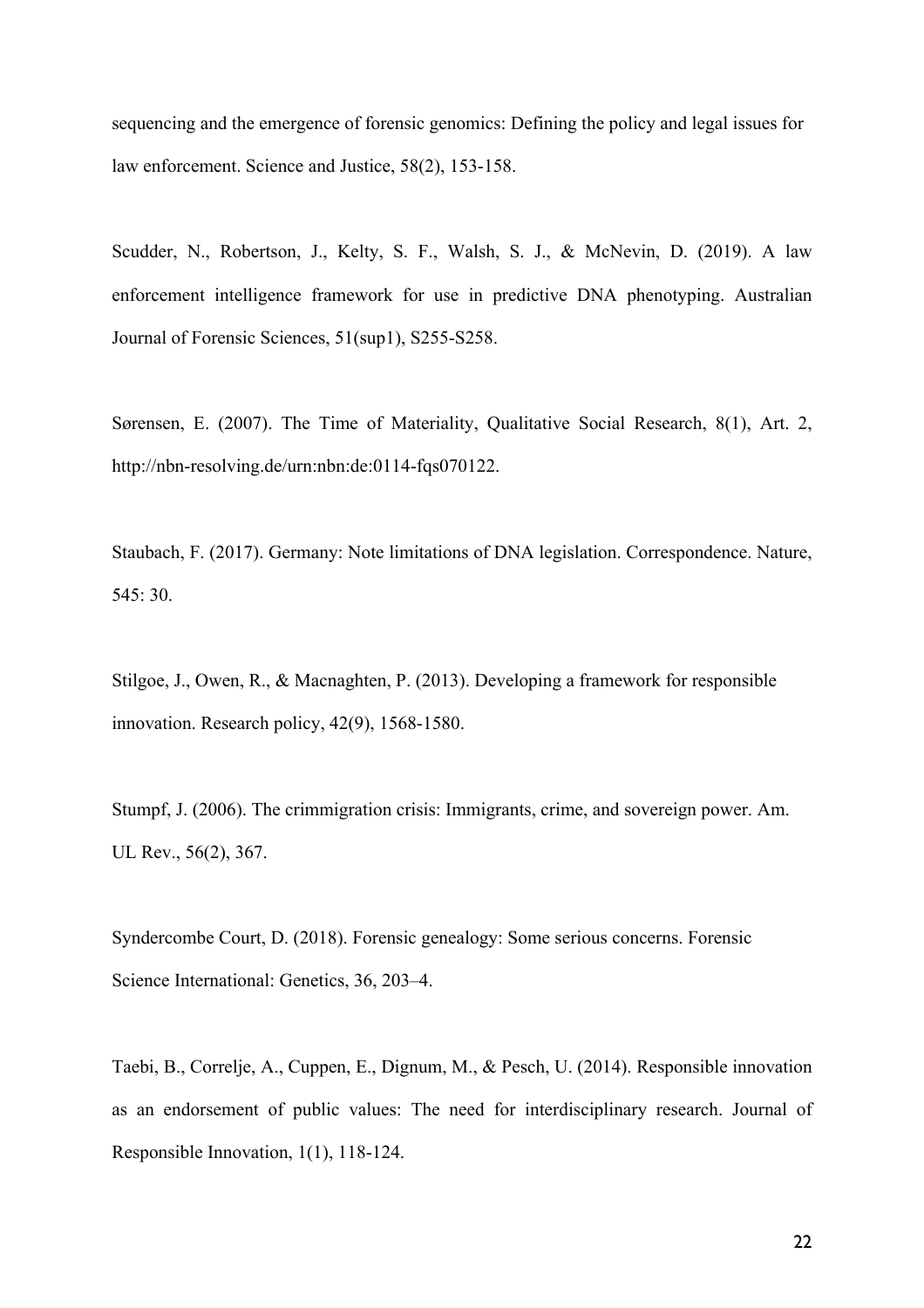Tomlin, Z., Peirce, S., Elwyn, G., & Faulkner, A. (2012). The adoption space of early-emerging technologies: evaluation, innovation, gatekeeping (PATH). Final report. NIHR Service Delivery and Organisation Programme.

Travis, J. (2009). Scientists decry isotope, DNA testing of 'nationality'. Science, 326(5949), 30–31.

Tutton, R., Hauskeller, C. & Sturdy, S. (2014). Suspect technologies: Forensic testing of asylum seekers at the UK border. Ethnic and Racial Studies, 37(5), 738–752.

Urbina, F.J. (2012). A critique of proportionality. Am. J. Juris., 57, 49-80.

Vidaki, A., & Kayser, M. (2017). From forensic epigenetics to forensic epigenomics: broadening DNA investigative intelligence. Genome Biology, 18(1), 238.

Wienroth, M. (2018). Governing anticipatory technology practices. Forensic DNA phenotyping and the forensic genetics community in Europe. New Genetics and Society, 37(2), 137-152.

Wienroth, M. (2020). Socio-technical disagreements as ethical fora: Parabon NanoLab's forensic DNA Snapshot™ service at the intersection of discourses around robust science, technology validation, and commerce. BioSocieties 15(1), 28–45.